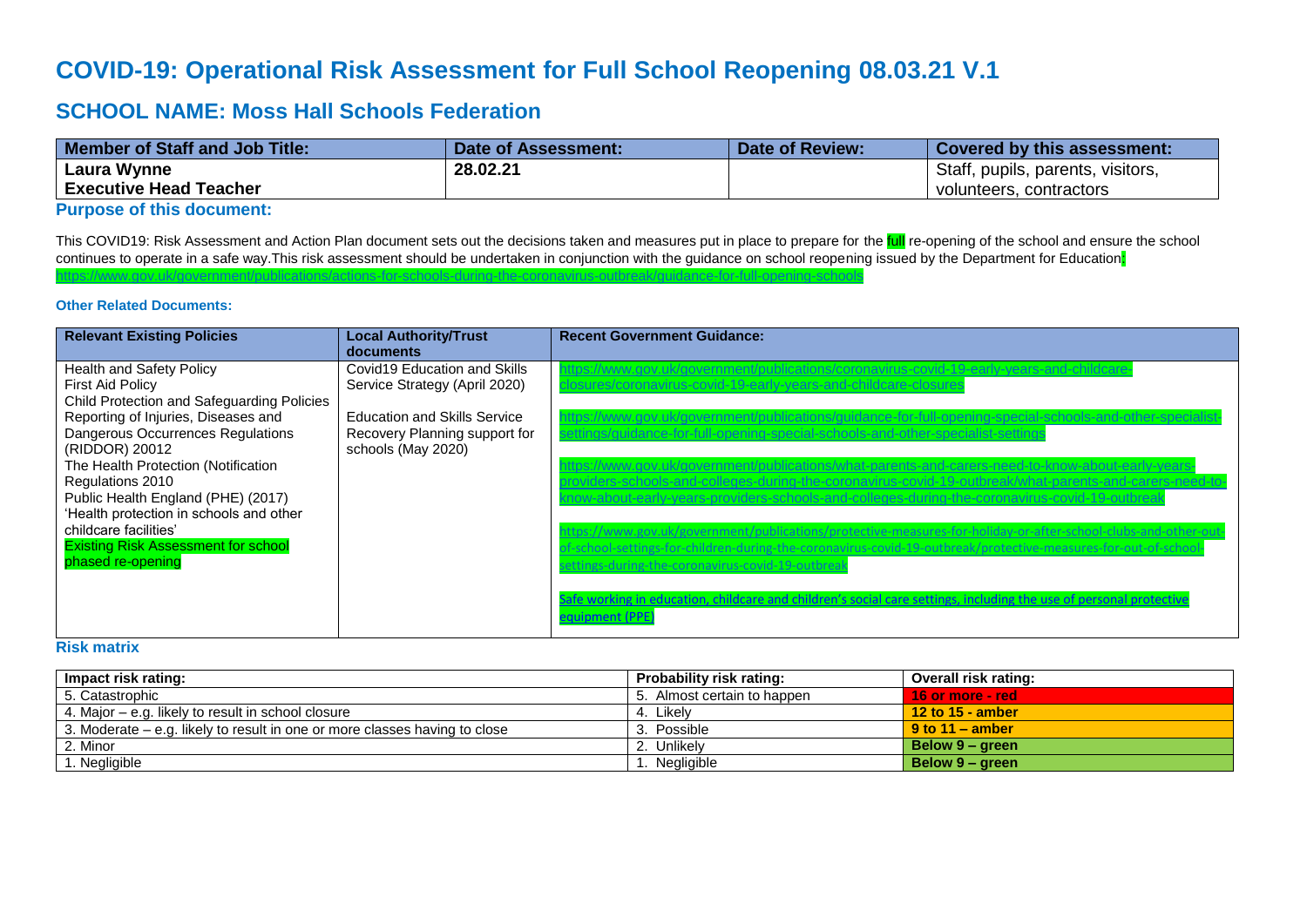| <b>Specific</b><br>Concern/<br><b>Risk</b> | Impact<br>score<br>(a) | Probability<br>score (b) | Current<br>Risk<br>Rating<br>$(a) \times (b)$ | <b>Control Measures</b> | In<br><b>Place</b><br>'Y/N) | Implications for opening the school and further<br>action proposed | <b>Risk rating</b><br>following<br>controls (1-25) |  |  |
|--------------------------------------------|------------------------|--------------------------|-----------------------------------------------|-------------------------|-----------------------------|--------------------------------------------------------------------|----------------------------------------------------|--|--|
| <b>A. Staffing Resources</b>               |                        |                          |                                               |                         |                             |                                                                    |                                                    |  |  |

| 1. Risk that there<br>are Insufficient staff<br>to support all the<br>pupils to be in<br>school                                                        | $\overline{2}$          | 3 | 6 | $\bullet$ | Audit staff availability                                                                                                                                                                             |                                                                                                                                                                      | all staff other than shielding staff back at work                                                                                                                                                                                                                  | 6                                                                                                                |                                                                                                                                                              |  |  |  |  |  |  |  |  |  |                                                                                                                 |  |
|--------------------------------------------------------------------------------------------------------------------------------------------------------|-------------------------|---|---|-----------|------------------------------------------------------------------------------------------------------------------------------------------------------------------------------------------------------|----------------------------------------------------------------------------------------------------------------------------------------------------------------------|--------------------------------------------------------------------------------------------------------------------------------------------------------------------------------------------------------------------------------------------------------------------|------------------------------------------------------------------------------------------------------------------|--------------------------------------------------------------------------------------------------------------------------------------------------------------|--|--|--|--|--|--|--|--|--|-----------------------------------------------------------------------------------------------------------------|--|
| 2. Risk that the<br>number of staff                                                                                                                    | $\overline{\mathbf{3}}$ | 3 | 9 | $\bullet$ | The health status and availability of every member of staff is known<br>and is regularly updated so that deployment can be planned.                                                                  | Y                                                                                                                                                                    | Yes - see above                                                                                                                                                                                                                                                    | 8                                                                                                                |                                                                                                                                                              |  |  |  |  |  |  |  |  |  |                                                                                                                 |  |
| who are available<br>is lower than that<br>required to teach<br>classes in school<br>and operate<br>effective home<br>learning.                        |                         |   |   |           |                                                                                                                                                                                                      | $\bullet$                                                                                                                                                            | Full use is made of lateral flow twice weekly tests for staff                                                                                                                                                                                                      |                                                                                                                  | Yes - see above<br>Requirements of staff in self reporting, testing and engaging<br>in tracing has been added to staff training and Staff Code of<br>Conduct |  |  |  |  |  |  |  |  |  |                                                                                                                 |  |
|                                                                                                                                                        |                         |   |   | $\bullet$ | A clear rationale is in place for which pupils will be in school and at<br>home each day and a blended model of home learning and<br>attendance at school is utilised until staffing levels improve. | Y                                                                                                                                                                    | All pupils expected to return full time.<br>We are using whole year group bubbles and this will dictate<br>action if there are any positive cases at school.<br>If year groups are to have to self isolate then the teachers                                       |                                                                                                                  |                                                                                                                                                              |  |  |  |  |  |  |  |  |  |                                                                                                                 |  |
|                                                                                                                                                        |                         |   |   |           |                                                                                                                                                                                                      |                                                                                                                                                                      |                                                                                                                                                                                                                                                                    |                                                                                                                  |                                                                                                                                                              |  |  |  |  |  |  |  |  |  | and support staff (as long as they are well) will run home<br>learning for those children through MHSF's GSuite |  |
|                                                                                                                                                        |                         |   |   | $\bullet$ | Where possible, ensure pupils with SEND are prioritised to be in<br>school, -.                                                                                                                       | y                                                                                                                                                                    | Yes - individual RAs to be revisited and staffing to be<br>organised and planned as a priority - all children are<br>expected to be in school                                                                                                                      |                                                                                                                  |                                                                                                                                                              |  |  |  |  |  |  |  |  |  |                                                                                                                 |  |
| 3. Risk of infection<br>from use of supply<br>teachers,<br>temporary<br>teachers,<br>peripatetic teachers<br>and deployment of<br><b>ITT</b> trainees. | $\overline{\mathbf{3}}$ | 2 | 6 | $\bullet$ | Where possible, minimise the number of different supply teachers<br>visiting the school through longer contracts with agencies.                                                                      | Y                                                                                                                                                                    | Yes – we have school based staff who can cover absence in<br>both schools - regular agency staff have already been<br>employed and will be inducted as part of the team so that<br>they fully understand and adhere to the protective measures<br>we have in place | $6 \,$                                                                                                           |                                                                                                                                                              |  |  |  |  |  |  |  |  |  |                                                                                                                 |  |
|                                                                                                                                                        |                         |   |   | $\bullet$ | Ensure visiting staff are aware of and adhere to distancing and<br>hygiene measure and minimise contact to only pupils who need to<br>be taught.                                                     | y                                                                                                                                                                    | Yes<br>Visitors to the school to be run through protocols by office<br>staff before they are allowed to move through the building<br>Posters and signs around school to remind all about social<br>distancing and hand hygiene                                     |                                                                                                                  |                                                                                                                                                              |  |  |  |  |  |  |  |  |  |                                                                                                                 |  |
|                                                                                                                                                        |                         |   |   | $\bullet$ | Carry out individual risk assessments for all visiting teachers and<br>ITT trainees and ensure these are shared with the visitor.                                                                    |                                                                                                                                                                      | Yes - if they are to be working for more than 5 days at the<br>school as well as the visitor protocol a full RA will be carried<br>out with them before they start (GP))                                                                                           |                                                                                                                  |                                                                                                                                                              |  |  |  |  |  |  |  |  |  |                                                                                                                 |  |
|                                                                                                                                                        |                         |   |   |           | $\bullet$                                                                                                                                                                                            | Negotiate the deployment of ITT trainees with their provider to<br>ensure that their training needs are met but contact and distance<br>requirements are adhered to. |                                                                                                                                                                                                                                                                    | SCITT in place in both schools - stay in year group bubble<br>Provider to supply details of their training needs |                                                                                                                                                              |  |  |  |  |  |  |  |  |  |                                                                                                                 |  |
| 4. Risk of infection<br>of extremely                                                                                                                   | $\overline{4}$          | 2 | 8 | $\bullet$ | individual risk assessment carried out with staff member to put<br>measures in place to prioritise reduction of contacts and maximising                                                              | V                                                                                                                                                                    | Yes - individual RAs to be completed for those who are<br>ECR and those living with ECV                                                                                                                                                                            | 8                                                                                                                |                                                                                                                                                              |  |  |  |  |  |  |  |  |  |                                                                                                                 |  |
| clinically<br>vulnerable<br>members of the<br>household of a<br>member of staff.                                                                       |                         |   |   |           | distance from others, as far as is reasonably possible                                                                                                                                               |                                                                                                                                                                      |                                                                                                                                                                                                                                                                    |                                                                                                                  |                                                                                                                                                              |  |  |  |  |  |  |  |  |  |                                                                                                                 |  |
| 5. Risk of not<br>covering essential                                                                                                                   | 3                       | 2 | 6 | $\bullet$ | Provide cover for the role from within available staffing                                                                                                                                            |                                                                                                                                                                      | First Aid Adult -3 x member of staff trained across<br>MHSF (training to be organised for extra capacity)                                                                                                                                                          | 6                                                                                                                |                                                                                                                                                              |  |  |  |  |  |  |  |  |  |                                                                                                                 |  |
| functions (first-aid,<br>DSL, SENCo).                                                                                                                  |                         |   |   |           |                                                                                                                                                                                                      |                                                                                                                                                                      | DSL - There are enough Lvl3 Safeguarding trained<br>members of staff in both schools to ensure this role will be                                                                                                                                                   |                                                                                                                  |                                                                                                                                                              |  |  |  |  |  |  |  |  |  |                                                                                                                 |  |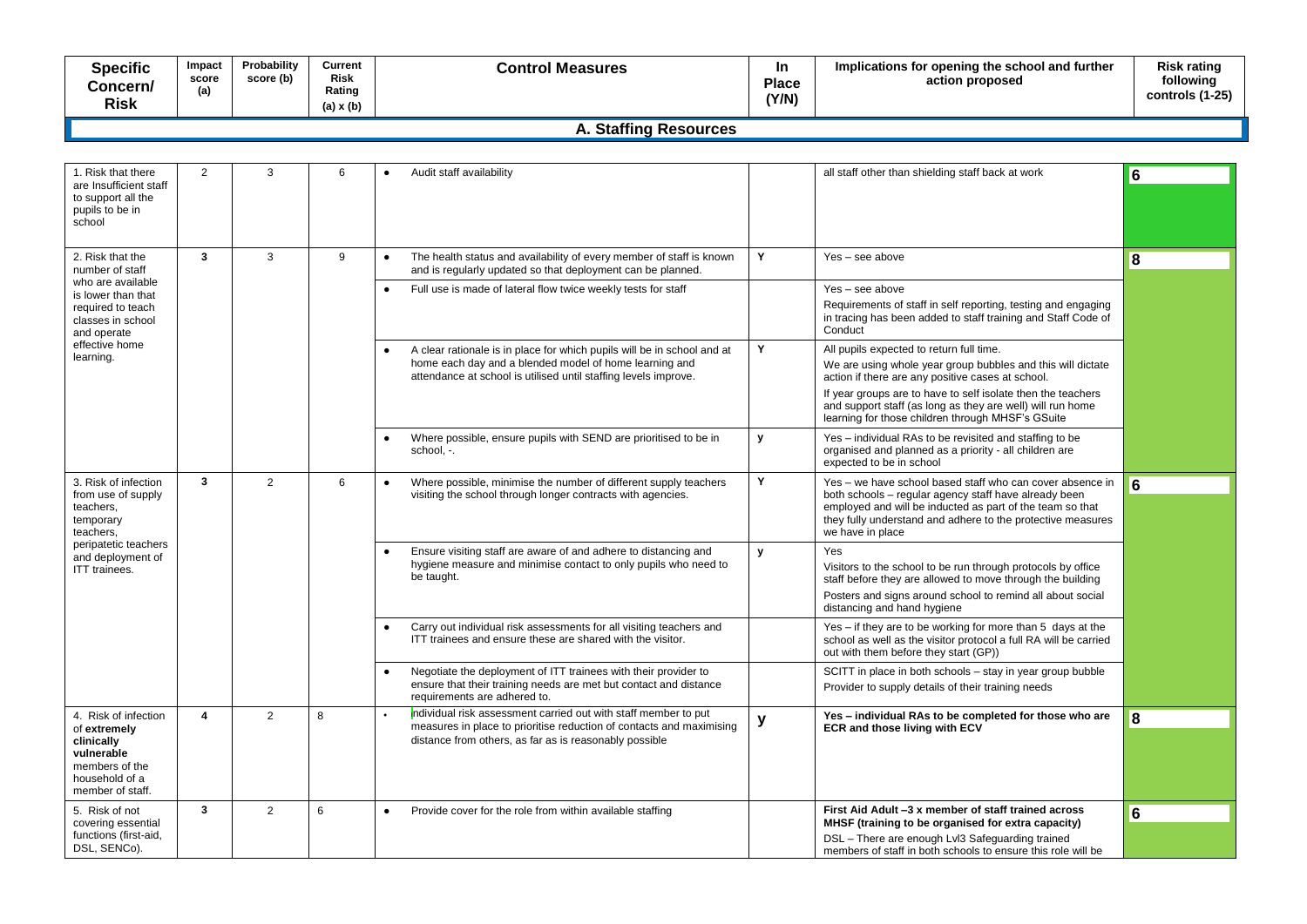|                                                                                     |                         |                |   | Or remote support via another school, Academy Trust or the LA<br>Ensure First Aid certificates are up to date (previously extended for<br>3 months)<br>Follow Covid19 first responders guidance and Public Health<br>quidance on use of PPE when administering emergency first aid as<br>maximising distancing may not be possible to maintain while<br>attending to individuals. | Y<br>Y | covered in case of staff absence – outlined in Safeguarding<br>Addendum<br>SENCo - Both schools have FT SENCo and in their<br>absence there is sufficient expertise within both leadership<br>teams to cover<br>NA - but LA support can be accessed if necessary<br>See above<br>First Aiders have received training by Hospital Doctor on<br>PPE requirements and the correct use of PPE<br>First Aid protocol in place                   |                                                                                                                                                                                                                                                                             |   |  |   |  |  |  |  |  |  |  |  |  |  |  |  |  |  |                                                                                                                                                                                                                                                                                                                                                                |   |
|-------------------------------------------------------------------------------------|-------------------------|----------------|---|-----------------------------------------------------------------------------------------------------------------------------------------------------------------------------------------------------------------------------------------------------------------------------------------------------------------------------------------------------------------------------------|--------|--------------------------------------------------------------------------------------------------------------------------------------------------------------------------------------------------------------------------------------------------------------------------------------------------------------------------------------------------------------------------------------------------------------------------------------------|-----------------------------------------------------------------------------------------------------------------------------------------------------------------------------------------------------------------------------------------------------------------------------|---|--|---|--|--|--|--|--|--|--|--|--|--|--|--|--|--|----------------------------------------------------------------------------------------------------------------------------------------------------------------------------------------------------------------------------------------------------------------------------------------------------------------------------------------------------------------|---|
|                                                                                     |                         |                |   | Programme of training for additional staff in place (e.g.<br>$\bullet$<br>Safeguarding)                                                                                                                                                                                                                                                                                           | Y      | taff are now familiar with al new protocols                                                                                                                                                                                                                                                                                                                                                                                                |                                                                                                                                                                                                                                                                             |   |  |   |  |  |  |  |  |  |  |  |  |  |  |  |  |  |                                                                                                                                                                                                                                                                                                                                                                |   |
| 6. Risks to health<br>and safety because<br>staff are not trained                   | $\overline{\mathbf{3}}$ | $\overline{2}$ | 6 | A revised staff handbook is issued to all staff prior to reopening.<br>$\bullet$                                                                                                                                                                                                                                                                                                  |        | Handbooks are in place - new protocols to be circulated 5th<br>March. Staff Code of Conduct also updated to reflect<br>changes)                                                                                                                                                                                                                                                                                                            | 6                                                                                                                                                                                                                                                                           |   |  |   |  |  |  |  |  |  |  |  |  |  |  |  |  |  |                                                                                                                                                                                                                                                                                                                                                                |   |
| in new procedures.                                                                  |                         |                |   | Induction and CPD programmes are in operation for all staff prior to<br>$\bullet$<br>reopening (inc breakfast club and after school activities), and<br>include:<br>Infection control<br>$\circ$<br>Fire safety and evacuation procedures<br>$\circ$<br>Constructive behaviour management<br>$\circ$<br>Safeguarding<br>$\circ$                                                   | Y      | Stringent H & S protocols for staff are in place. All staff will<br>be reminded of guidelines. All will complete Google form to<br>say they have seen, know and will abide by the protocols.<br>Staff conduct will be taken very seriously and link to HR<br>management/ conduct policies.<br>BC and ASC – GP to assess risk assessments                                                                                                   |                                                                                                                                                                                                                                                                             |   |  |   |  |  |  |  |  |  |  |  |  |  |  |  |  |  |                                                                                                                                                                                                                                                                                                                                                                |   |
| 7. Risk that staff                                                                  | 4                       | 2              | 8 | Risk management<br>$\circ$<br>An individual risk assessment and suitable controls must be in place                                                                                                                                                                                                                                                                                |        | CEV have been identified and/ or are shielding at home                                                                                                                                                                                                                                                                                                                                                                                     |                                                                                                                                                                                                                                                                             |   |  |   |  |  |  |  |  |  |  |  |  |  |  |  |  |  |                                                                                                                                                                                                                                                                                                                                                                |   |
| who are extremely<br>critically vulnerable<br>are not identified<br>and so measures |                         |                |   |                                                                                                                                                                                                                                                                                                                                                                                   |        |                                                                                                                                                                                                                                                                                                                                                                                                                                            | before they return to the workplace. The controls must enable the<br>ability to reduce the number of different contacts and keep a safe<br>distance, and they must not be employed in any role where high-risk<br>activities may be carried out, for example personal care. | y |  | 8 |  |  |  |  |  |  |  |  |  |  |  |  |  |  |                                                                                                                                                                                                                                                                                                                                                                |   |
| have not been put<br>in place to protect<br>them.                                   |                         |                |   |                                                                                                                                                                                                                                                                                                                                                                                   |        |                                                                                                                                                                                                                                                                                                                                                                                                                                            |                                                                                                                                                                                                                                                                             |   |  |   |  |  |  |  |  |  |  |  |  |  |  |  |  |  | All members of staff with underlying health issues have been<br>instructed to make their condition or circumstances known to the<br>school if it could put them at risk. Staff are made aware that they<br>have a duty to inform the school if their health circumstances<br>change which puts them at risk. Records are kept of this and<br>regularly updated | Y |
|                                                                                     |                         |                |   | Members of staff who are classed as clinically vulnerable and<br>clinically extremely vulnerable have been asked to seek and act on<br>the advice of their GP/consultant/midwife or current government<br>advice                                                                                                                                                                  | Y      | Yes - current Government advice has been taken into<br>account for those who are clinically vulnerable and those<br>living with clinically vulnerable and we have begun to<br>undertake a negotiated return to school for this group<br>CEV group or living with - individual RA will take place and<br>staff will be asked to seek advice from health professionals<br>where necessary after shielding finished on 2 <sup>nd</sup> August |                                                                                                                                                                                                                                                                             |   |  |   |  |  |  |  |  |  |  |  |  |  |  |  |  |  |                                                                                                                                                                                                                                                                                                                                                                |   |
|                                                                                     |                         |                |   | Staff are clear about the definitions and associated mitigating<br>strategies in relation to people who are classed as clinically<br>vulnerable and clinically extremely vulnerable                                                                                                                                                                                               | Y      | Yes                                                                                                                                                                                                                                                                                                                                                                                                                                        |                                                                                                                                                                                                                                                                             |   |  |   |  |  |  |  |  |  |  |  |  |  |  |  |  |  |                                                                                                                                                                                                                                                                                                                                                                |   |
|                                                                                     |                         |                |   | Current government guidance is being applied.                                                                                                                                                                                                                                                                                                                                     | Y      | Yes                                                                                                                                                                                                                                                                                                                                                                                                                                        |                                                                                                                                                                                                                                                                             |   |  |   |  |  |  |  |  |  |  |  |  |  |  |  |  |  |                                                                                                                                                                                                                                                                                                                                                                |   |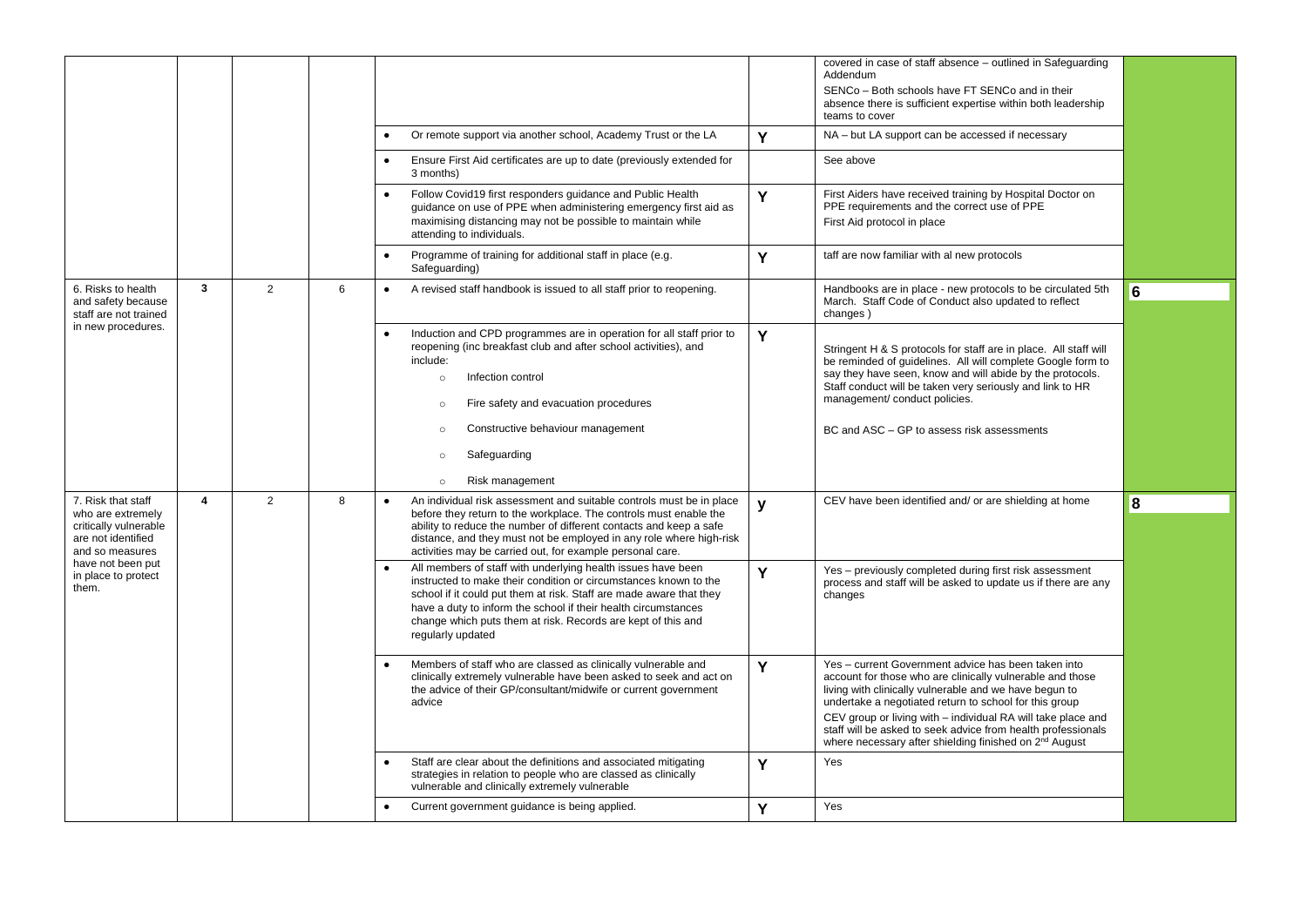### **B. Teaching Spaces, the Learning and School Environment**

| 8. Risk of<br>transmission within<br>the school building<br>(this includes | $\mathbf{3}$ | $\overline{2}$ | 6 |                                                  | Audit accommodation and the full range of curriculum needs in order<br>to establish if class groups (30 children) are a feasible bubble size or<br>if year group sized bubbles will need to be implemented.                                                                                                                                                                                                                                                                                                                                                                                                                                                                                                                                                                                                                                                                                                                                                                                                                                                                                                                                                                       | Y            | Decision to establish year group size bubbles due to size of<br>the schools and the logistical implications                                                                                                                                                                                    | 6 |
|----------------------------------------------------------------------------|--------------|----------------|---|--------------------------------------------------|-----------------------------------------------------------------------------------------------------------------------------------------------------------------------------------------------------------------------------------------------------------------------------------------------------------------------------------------------------------------------------------------------------------------------------------------------------------------------------------------------------------------------------------------------------------------------------------------------------------------------------------------------------------------------------------------------------------------------------------------------------------------------------------------------------------------------------------------------------------------------------------------------------------------------------------------------------------------------------------------------------------------------------------------------------------------------------------------------------------------------------------------------------------------------------------|--------------|------------------------------------------------------------------------------------------------------------------------------------------------------------------------------------------------------------------------------------------------------------------------------------------------|---|
| breakfast club and<br>after school<br>activities)                          |              |                |   | $\bullet$                                        | Take account of the unique needs of individual pupils, including<br>those with SEN and the youngest children in the school.<br>Pupils who have complex needs or who need close contact care:<br>Their educational and care support should be provided as normal.                                                                                                                                                                                                                                                                                                                                                                                                                                                                                                                                                                                                                                                                                                                                                                                                                                                                                                                  | Y            | Staffing and accommodation planned so that the sites are<br>accessible for all                                                                                                                                                                                                                 |   |
|                                                                            |              |                |   | $\bullet$                                        | Classes remodelled to allow for adults to maintain a distance (ideally<br>2 metres) from each other and ideally from children.                                                                                                                                                                                                                                                                                                                                                                                                                                                                                                                                                                                                                                                                                                                                                                                                                                                                                                                                                                                                                                                    | Y            | many classrooms are small -                                                                                                                                                                                                                                                                    |   |
|                                                                            |              |                |   | $\bullet$                                        | Reducing the amount of face to face interactions by arranging desks<br>front facing, where age appropriate.                                                                                                                                                                                                                                                                                                                                                                                                                                                                                                                                                                                                                                                                                                                                                                                                                                                                                                                                                                                                                                                                       | Y            | Excluding EYFS and Y1 classrooms                                                                                                                                                                                                                                                               |   |
|                                                                            |              |                |   |                                                  | Protocols around reduction of contacts and maximising distance<br>shared with pupils. These should be carefully demonstrated for<br>pupils with SEN, checking that the pupil has understood reduction of<br>contacts and maximising distance. Where a pupil does not<br>understand maximising distance or for those who need close contact<br>care, education and care support should be provided as normal.                                                                                                                                                                                                                                                                                                                                                                                                                                                                                                                                                                                                                                                                                                                                                                      | Y            | Initial contracting and "rule writing " with the children re<br>distancing, respect, kindness, personal space, touch<br>Behaviour policy revisited and amended<br>Social stories and visual aides provided for SEND children<br>that need them<br>Will be woven into the daily curriculum offe |   |
|                                                                            |              |                |   |                                                  | Clear signage displayed in classrooms promoting reduction of<br>contacts and maximising distance                                                                                                                                                                                                                                                                                                                                                                                                                                                                                                                                                                                                                                                                                                                                                                                                                                                                                                                                                                                                                                                                                  | Y            |                                                                                                                                                                                                                                                                                                |   |
|                                                                            |              |                |   | $\bullet$                                        | Children stay with their own teacher/teaching assistant and where<br>possible do not mix with other children ('bubble' model). This is<br>particularly the case for pupils with SEN and younger children who<br>are unable to adhere to reduction of contacts and maximising<br>distance                                                                                                                                                                                                                                                                                                                                                                                                                                                                                                                                                                                                                                                                                                                                                                                                                                                                                          | Y            | 'Year group bubble' structure is the core of our planning<br>During teaching time class bubbles will not mix<br>Mixing will be during outside playtimes and at lunchtime as<br>part of the 'whole year group bubble' planning                                                                  |   |
|                                                                            |              |                |   |                                                  | Where younger children are unable to reduce contact and maximise<br>distance adults should avoid close face to face contact and minimise<br>time spent within 1 metre of anyone.                                                                                                                                                                                                                                                                                                                                                                                                                                                                                                                                                                                                                                                                                                                                                                                                                                                                                                                                                                                                  | $\mathbf{y}$ | Protocols for staff working in MHI to be clearly outlined<br>during INSET days and recorded in Staff Handbook and<br>Code of Conduct reflecting need to reduce face to contact<br>and maximise distancing with adults                                                                          |   |
|                                                                            |              |                |   | $\bullet$<br>$\bullet$<br>$\bullet$<br>$\bullet$ | For breakfast and after school clubs schools should carefully<br>consider how they can make such provision work alongside their<br>wider protective measures, including keeping children within their<br>year groups or bubbles where possible.<br>If it is not possible to maintain the bubbles being used during the<br>school day then schools should use small, consistent groups<br>Schools should consult the quidance produced for summer holiday<br>childcare, available at Protective measures for out-of-school<br>settings during the coronavirus (COVID-19) outbreak as much of<br>this will be useful in planning extra-curricular provision. This<br>includes schools advising parents to limit the number of different<br>wraparound providers they access, as far as possible. Where<br>parents use childcare providers or out of school activities for their<br>children, schools should encourage them to seek assurance that<br>the providers are carefully considering their own protective<br>measures, and only use those providers that can demonstrate this.<br>As with physical activity during the school day, contact sports<br>should not take place. | У            | - Breakfast Club to operate with 7 areas for the 7 year<br>groups?<br>Distance to be maintained by staff                                                                                                                                                                                       |   |
| 9. Risk of<br>transmission in<br>large spaces used                         | 3            | $\overline{2}$ | 6 | $\bullet$                                        | Limits are set for large spaces e.g. dining hall, school hall, sports<br>hall to facilitate the reduction of contacts and maximise distance,<br>minimising face to face contact                                                                                                                                                                                                                                                                                                                                                                                                                                                                                                                                                                                                                                                                                                                                                                                                                                                                                                                                                                                                   | Y            | Dining Hall plans include:<br>- Ensuring each year group bubble eats in specified area or<br>zone                                                                                                                                                                                              | 6 |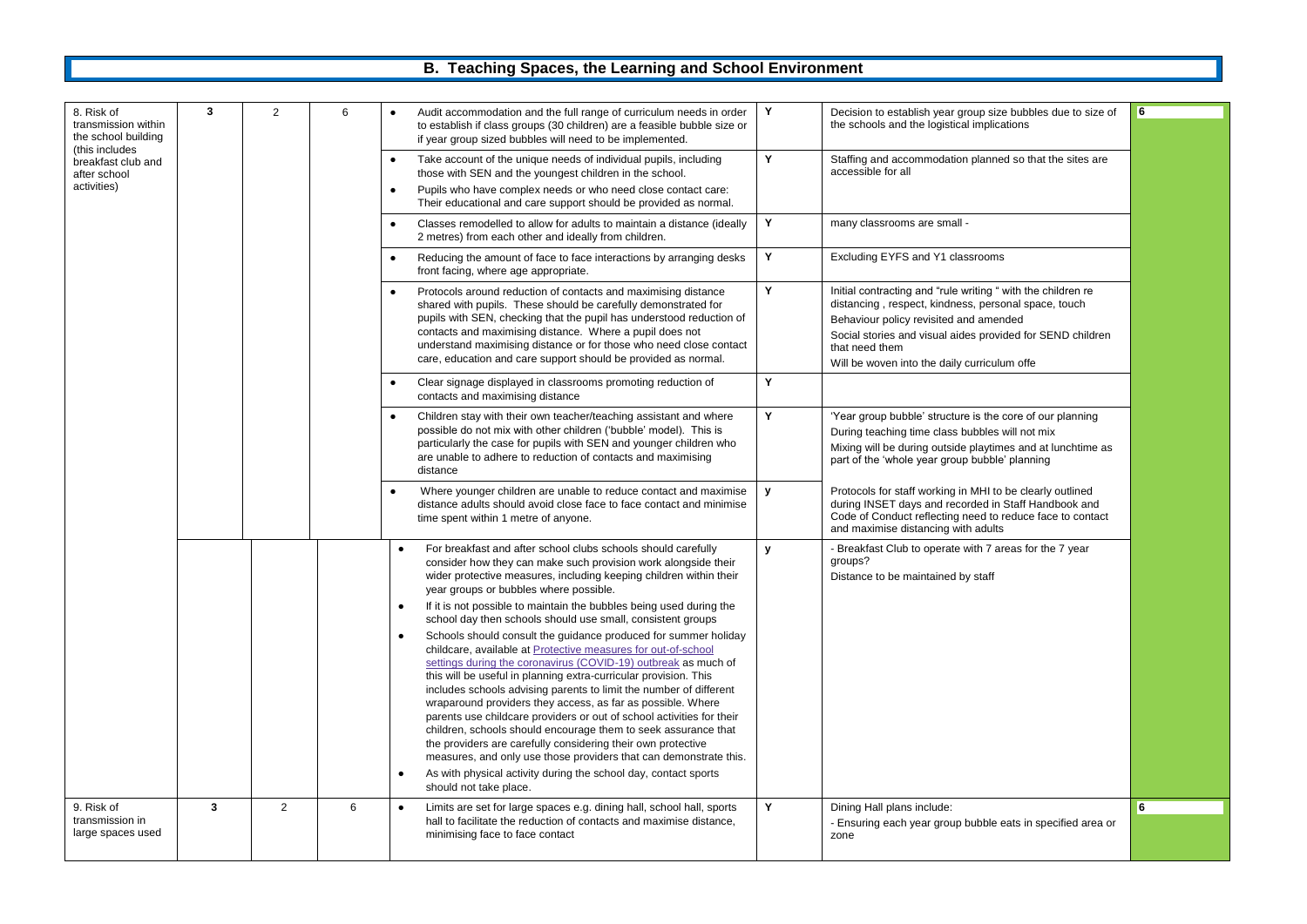| as classrooms/<br>teaching spaces                                     |                         |                |    |                                                                                                                                                                                                                                           |                                                                                                                                                  | - face to face contact cannot be avoided - children are<br>mixing only with those in their own bubble<br>- Reduced pressure on numbers in zones by using the MHJ<br>hall for children who have packed lunches if needed                                |                                                                                                 |                                              |  |  |  |  |  |                                                                                                           |   |  |  |
|-----------------------------------------------------------------------|-------------------------|----------------|----|-------------------------------------------------------------------------------------------------------------------------------------------------------------------------------------------------------------------------------------------|--------------------------------------------------------------------------------------------------------------------------------------------------|--------------------------------------------------------------------------------------------------------------------------------------------------------------------------------------------------------------------------------------------------------|-------------------------------------------------------------------------------------------------|----------------------------------------------|--|--|--|--|--|-----------------------------------------------------------------------------------------------------------|---|--|--|
|                                                                       |                         |                |    | Large gatherings of more than one bubble should be avoided                                                                                                                                                                                | Y                                                                                                                                                | Assemblies online not in hall                                                                                                                                                                                                                          |                                                                                                 |                                              |  |  |  |  |  |                                                                                                           |   |  |  |
|                                                                       |                         |                |    | Timetable design and layout arrangements in place to allow for the<br>$\bullet$<br>reduction of contacts and maximising distance whilst also keeping<br>groups/bubbles apart.                                                             | ${\bf y}$                                                                                                                                        | Dining hall and outside spaces to be separated into zones<br>and movement from outside to inside and around the site<br>will be clearly structured and signed                                                                                          |                                                                                                 |                                              |  |  |  |  |  |                                                                                                           |   |  |  |
| 10. Risks of<br>transmission during<br>use of the outdoor<br>learning | $\mathbf{3}$            | $\overline{2}$ | 6  | Leadership are realistic about the difficulties of reducing contacts<br>$\bullet$<br>and maximising distance for young children in outside spaces                                                                                         | Y                                                                                                                                                | DfE/ Gov. have made it clear that social distancing with very<br>young children is not possible (nor is it desirable for their<br>development) children will be reminded to wash hands and<br>have good respiratory hygiene                            | 6                                                                                               |                                              |  |  |  |  |  |                                                                                                           |   |  |  |
| environment for<br>young children                                     |                         |                |    | Arrangements for handwashing, hand sanitiser, tissues, bins with<br>$\bullet$<br>lids, are in place outside                                                                                                                               | Y                                                                                                                                                | Sanitising and hygiene supplies in place in each teaching<br>room/space<br>Toilets assigned to bubble                                                                                                                                                  |                                                                                                 |                                              |  |  |  |  |  |                                                                                                           |   |  |  |
|                                                                       |                         |                |    | Close down drinking fountains and make arrangements for<br>individual water bottles for children                                                                                                                                          | Y                                                                                                                                                | All children to bring their own bottles<br>Water can be replenished<br>Fountains will be turned off and taped over.                                                                                                                                    |                                                                                                 |                                              |  |  |  |  |  |                                                                                                           |   |  |  |
|                                                                       |                         |                |    |                                                                                                                                                                                                                                           | Large climbing equipment will be difficult to clean and might need<br>to be shut down in the current circumstances if shared between<br>bubbles. | $\mathbf{y}$                                                                                                                                                                                                                                           | MHI - Learning garden and outdoor play spaced zoned -<br>MHJ - Climbing frame learned routinely |                                              |  |  |  |  |  |                                                                                                           |   |  |  |
|                                                                       |                         |                |    | Consider filtering out hard to clean small apparatus and keeping<br>$\bullet$<br>easier to clean options such as plastic balls rather than felt or foam                                                                                   | Y                                                                                                                                                | items separated for bubbles<br>To be discussed with teaching team and lists of items not to<br>use to be drawn up                                                                                                                                      |                                                                                                 |                                              |  |  |  |  |  |                                                                                                           |   |  |  |
|                                                                       |                         |                |    | Games and activities which allow children's heart rate to raise and<br>$\bullet$<br>avoid the sharing of equipment are available                                                                                                          | Y                                                                                                                                                | In place at MHI and MHJ atlunch times<br>Use of outdoor space for physical activity to be maximised                                                                                                                                                    |                                                                                                 |                                              |  |  |  |  |  |                                                                                                           |   |  |  |
|                                                                       |                         |                |    | Outside spaces are divided and demarked for class groups of<br>$\bullet$<br>children to use to facilitate children staying in their groups. Where<br>this is not possible year groups may form a larger bubble.                           | Y                                                                                                                                                | Playgrounds and/or areas of playgrounds to be allocated to<br>year group bubbles at play time and lunch times                                                                                                                                          |                                                                                                 |                                              |  |  |  |  |  |                                                                                                           |   |  |  |
|                                                                       |                         |                |    |                                                                                                                                                                                                                                           |                                                                                                                                                  |                                                                                                                                                                                                                                                        |                                                                                                 |                                              |  |  |  |  |  | Where outside space must be shared arrangements for cleaning<br>$\bullet$<br>between bubbles are in place | Y |  |  |
|                                                                       |                         |                |    | Resources are limited to facilitate effective cleaning daily<br>$\bullet$                                                                                                                                                                 | Y                                                                                                                                                |                                                                                                                                                                                                                                                        |                                                                                                 |                                              |  |  |  |  |  |                                                                                                           |   |  |  |
|                                                                       |                         |                |    |                                                                                                                                                                                                                                           |                                                                                                                                                  | Bike and wheeled toy play: dependent on numbers - either name<br>$\bullet$<br>labels or label bikes, scooter etc for individual children to use, with<br>their names or arrange for bikes to be wiped down by an adult,<br>between use by the children | Y                                                                                               | EY staff developing provision regarding this |  |  |  |  |  |                                                                                                           |   |  |  |
|                                                                       |                         |                |    | Consider the removal or covering of areas which are difficult to<br>clean such as mailable materials and planting areas. Consider<br>replacing with individual resources which can be replaced when<br>each child has finished using them | Y                                                                                                                                                |                                                                                                                                                                                                                                                        |                                                                                                 |                                              |  |  |  |  |  |                                                                                                           |   |  |  |
| 11. Risk of staff<br>having to move<br>between groups                 | 3                       | 3              | 12 | Where staff have to move between bubbles to deliver the school<br>$\bullet$<br>timetable they should try to reduce contacts and maximise<br>distance, keeping an ideal distance of 2 metres from pupils and<br>staff where possible.      |                                                                                                                                                  | latest DfE guidance states where staff do need to move<br>between bubbles they should do to ensure learning can<br>proceed                                                                                                                             | 6                                                                                               |                                              |  |  |  |  |  |                                                                                                           |   |  |  |
| 12. Risks of                                                          | $\overline{\mathbf{4}}$ | 3              | 12 | Arrange for corridors to be one-way where possible<br>$\bullet$                                                                                                                                                                           | Y                                                                                                                                                | In place                                                                                                                                                                                                                                               | 8                                                                                               |                                              |  |  |  |  |  |                                                                                                           |   |  |  |
| transmission due to<br>movement around                                |                         | $\bullet$      |    |                                                                                                                                                                                                                                           |                                                                                                                                                  |                                                                                                                                                                                                                                                        |                                                                                                 |                                              |  |  |  |  |  | Clear signage and markers for the youngest children                                                       | Y |  |  |
| the school.                                                           |                         |                |    | Corridors are divided where feasible<br>$\bullet$                                                                                                                                                                                         | Y                                                                                                                                                |                                                                                                                                                                                                                                                        |                                                                                                 |                                              |  |  |  |  |  |                                                                                                           |   |  |  |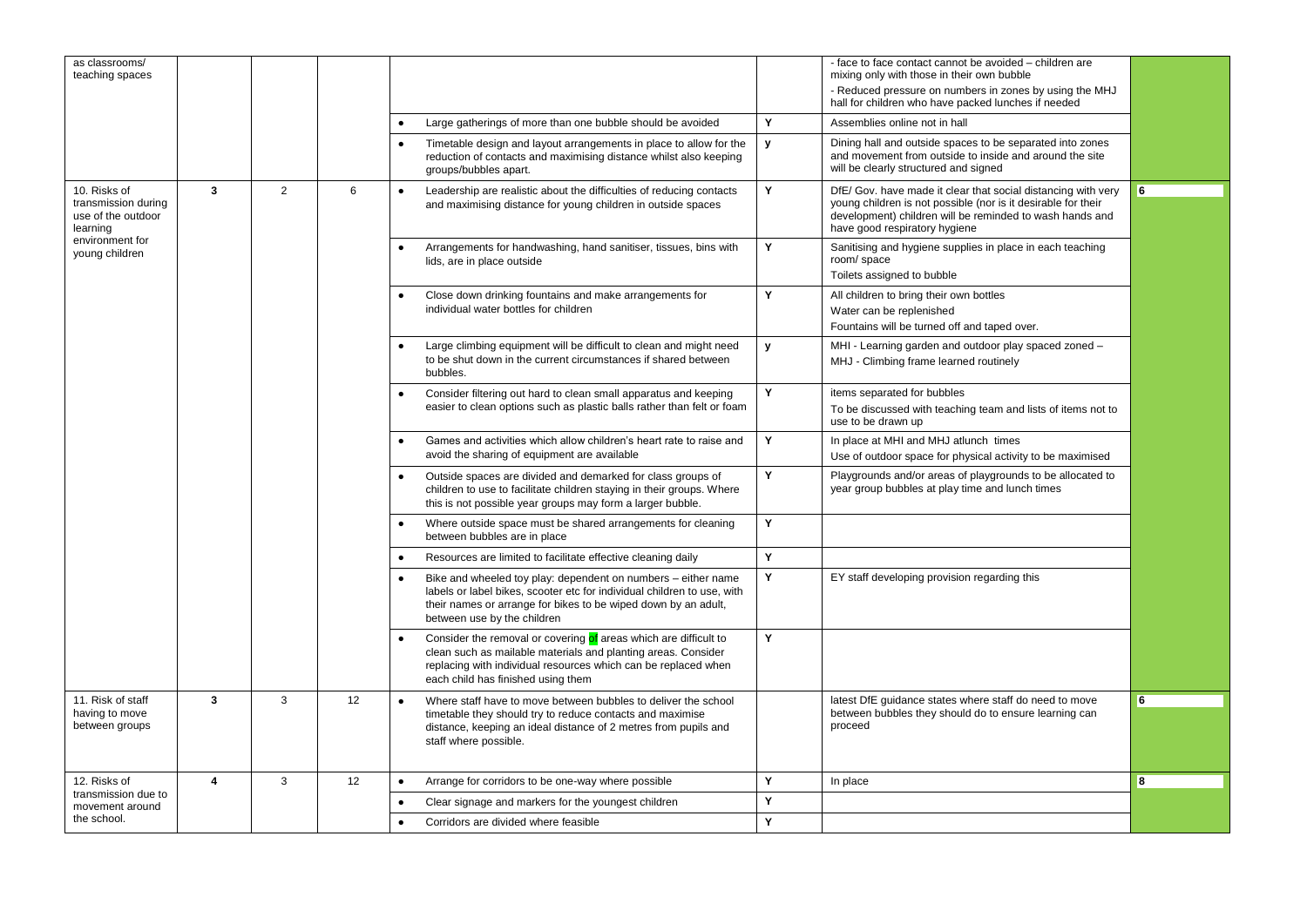|                                                                   |              |                |   | Pinch points and bottle necks are identified and managed,<br>$\bullet$<br>movement of groups is staggered if possible                                                                                                                                                                                              |   | Short stagger for arriving and home time and some stagger<br>for play time and lunchtime movement to avoid bottle necks<br>and bubble crossing                                                                           |   |
|-------------------------------------------------------------------|--------------|----------------|---|--------------------------------------------------------------------------------------------------------------------------------------------------------------------------------------------------------------------------------------------------------------------------------------------------------------------|---|--------------------------------------------------------------------------------------------------------------------------------------------------------------------------------------------------------------------------|---|
|                                                                   |              |                |   | Movement of pupils and staff around the school is minimised<br>$\bullet$                                                                                                                                                                                                                                           | Y | Mindful of this during all planning                                                                                                                                                                                      |   |
|                                                                   |              |                |   | Pupils are reminded regularly of protocols for reduction of contacts<br>$\bullet$<br>and maximising distance                                                                                                                                                                                                       | Y | Part of daily offer, revised behaviour policy and staff<br>guidelines and expectations                                                                                                                                   |   |
|                                                                   |              |                |   | Appropriate duty rota and levels of supervision in place reducing<br>$\bullet$<br>contacts and maximising distance                                                                                                                                                                                                 | Y |                                                                                                                                                                                                                          |   |
| 13. Risk of                                                       | 4            | $\overline{2}$ | 8 | Start and departure times are staggered where possible<br>$\bullet$                                                                                                                                                                                                                                                | Y | See routines and schedule spreadsheet for this section                                                                                                                                                                   | 8 |
| transmission due to<br>number of people<br>near entrances and     |              |                |   | Procedures in place to hold children to reduce family waiting time<br>$\bullet$<br>due to staggering and increase turnover of parking spaces                                                                                                                                                                       | Y |                                                                                                                                                                                                                          |   |
| exits at the start<br>and end of the                              |              |                |   | Stagger time for SEN Transport drop offs and pick ups<br>$\bullet$                                                                                                                                                                                                                                                 |   | <b>NA</b>                                                                                                                                                                                                                |   |
| school day.                                                       |              |                |   | Number of entrances and exits used is maximised where<br>$\bullet$<br>appropriate measures in place, in consultation with the council's<br><b>Highways Department</b>                                                                                                                                              | Y | Moss Hall Grove will only be used by MHI                                                                                                                                                                                 |   |
|                                                                   |              |                |   | Determine a queuing system and a process for staff to greet each<br>child, ensure they wash their hands immediately on arrival, and<br>then go straight to their classroom                                                                                                                                         | Y | Already in place – using markings on floors to wait and then<br>hand sanitiser as they enter the class                                                                                                                   |   |
|                                                                   |              |                |   | Unless essential, do not allow parent/carers to enter the buildings<br>to drop off or collect children. If parents do need to enter the<br>building ensure they have an understanding of the procedures in<br>order to keep everyone safe. Do not allow gathering at the school<br>gates to talk to other parents. | Y | Parents not allowed to enter the building unless this will<br>support young children's well-being when separating from<br>their parents when settling in -<br>Waiting at designated spaced out positions in a playground |   |
|                                                                   |              |                |   | Consider special arrangements for settling children who are new to<br>the school to enable the reduction of contacts and maximising of<br>distance from parents where possible                                                                                                                                     | Y | SLT to be outside in high vis to ensure that parents do not<br>gather<br>No thorough fare through MHJ                                                                                                                    |   |
|                                                                   |              |                |   | Identify drop off and pick up waiting areas that can reduce contacts<br>$\bullet$<br>and maximise distance                                                                                                                                                                                                         | Υ | As above                                                                                                                                                                                                                 |   |
|                                                                   |              |                |   | Extend gate/entrance opening times to prevent queueing<br>$\bullet$                                                                                                                                                                                                                                                | Y | as above                                                                                                                                                                                                                 |   |
|                                                                   |              |                |   | Staff, pupils and parents are briefed and signage provided to<br>$\bullet$<br>identify entrances, exits and circulation routes                                                                                                                                                                                     | Y | re-familiarisation on return                                                                                                                                                                                             |   |
|                                                                   |              |                |   | A plan is in place for managing the movement of people on arrival<br>$\bullet$<br>to avoid groups of people congregating                                                                                                                                                                                           | Y | staggered starts and ends of days in both schools                                                                                                                                                                        |   |
|                                                                   |              |                |   | Floor markings visible to all to avoid queuing<br>$\bullet$                                                                                                                                                                                                                                                        |   | To be redesigned for new systems                                                                                                                                                                                         |   |
|                                                                   |              |                |   | Parents given advice on walking/cycling to school, avoiding public<br>$\bullet$<br>transport and minimising driving                                                                                                                                                                                                | Y | This can be achieved through the newsletter                                                                                                                                                                              |   |
|                                                                   |              |                |   | Advice given on suitability of pupils scooting/cycling on the<br>$\bullet$<br>pavement and availability of storage                                                                                                                                                                                                 | Y | Normal health and safety messages and return to school<br>info                                                                                                                                                           |   |
|                                                                   |              |                |   | Liaise with the council's Highways department over the possibility<br>$\bullet$<br>of traffic lanes being reduced close to the school to allow more<br>pedestrian space                                                                                                                                            |   | Not necessary<br>Extra signage and information to parents and contractors to<br>go out to go out about not using the carpark entrances<br>during drop off and pick up times                                              |   |
| 14. Increased risk<br>of slips, trips and<br>falls and collisions | $\mathbf{3}$ | $\overline{2}$ | 6 | Advice to pupils and families on maintaining road safety<br>$\bullet$<br>procedures despite changes.                                                                                                                                                                                                               | Y | MHSF will communicate through the newsletters and school<br>travel updates                                                                                                                                               | 6 |
| between vehicles<br>and pedestrians                               |              |                |   | For those that have to drive, advice on places they should and<br>should not pick up, drop off and park.                                                                                                                                                                                                           | N | Our parents are familiar with where they can and can't park                                                                                                                                                              |   |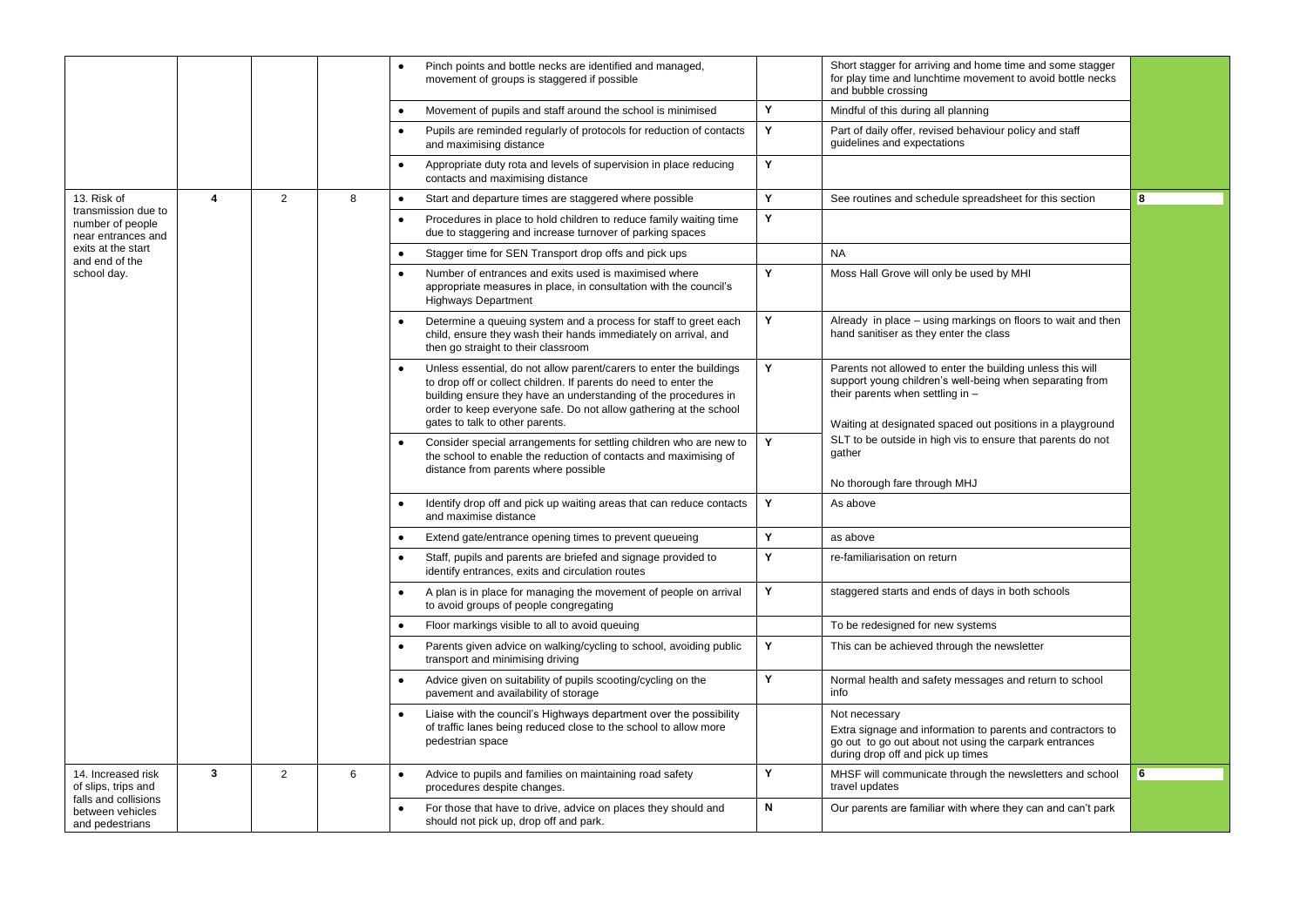| due to unfamiliarity<br>with changes to<br>layout measures<br>and procedures                                                       |                         |                |   | Arrangements for kiss and drop, if deemed appropriate, in<br>$\bullet$<br>consultation with Highways, promoted to staff, children and<br>families.                                                                                                                                 | $\mathsf{N}$ | Not suitable given the road around the school                                                                                                               |   |
|------------------------------------------------------------------------------------------------------------------------------------|-------------------------|----------------|---|------------------------------------------------------------------------------------------------------------------------------------------------------------------------------------------------------------------------------------------------------------------------------------|--------------|-------------------------------------------------------------------------------------------------------------------------------------------------------------|---|
| and the need for<br>social distancing.                                                                                             |                         |                |   | Suitability of operation of School Crossing Patrol site considered in<br>$\bullet$<br>consultation with Highways and, if deemed suitable, temporary<br>measures/procedures implemented.                                                                                            | ${\sf N}$    | <b>NA</b>                                                                                                                                                   |   |
|                                                                                                                                    |                         |                |   | Liaise with Highways re: markings outside of the school on<br>$\bullet$<br>pavements and on key routes to school- pinch points, crossing<br>points etc.                                                                                                                            | $\mathbf N$  | not available to help                                                                                                                                       |   |
|                                                                                                                                    |                         |                |   | Liaise with Highways if widened pavements, suspension of parking<br>$\bullet$<br>bays, changes to school keep clear markings and signage<br>/enforcement are required.                                                                                                             | $\mathbf N$  |                                                                                                                                                             |   |
| 15. Risk of                                                                                                                        | $\overline{\mathbf{3}}$ | $\overline{2}$ | 6 | Break and lunch times are staggered<br>$\bullet$                                                                                                                                                                                                                                   | Y            | See MHI and MHJ pupil planning docs                                                                                                                         | 6 |
| transmission<br>because pupils do                                                                                                  |                         |                |   | External areas are designated for different groups<br>$\bullet$                                                                                                                                                                                                                    | Y            | As above                                                                                                                                                    |   |
| not observe agreed<br>protocols of the<br>reduction of                                                                             |                         |                |   | Pupils are reminded about the protocols of reduction of contacts<br>$\bullet$<br>and maximising distance before every break time                                                                                                                                                   | Y            | Will form part of bubble contract and daily routines<br>reminders                                                                                           |   |
| contacts and<br>maximising<br>distance at<br>playtimes                                                                             |                         |                |   | Supervision levels have been enhanced to support all pupils,<br>$\bullet$<br>including those pupils needing a high level of adult support.                                                                                                                                         | ${\bf y}$    | Children requiring supervision at playtimes will have this<br>support                                                                                       |   |
| 16. Risk of<br>transmission                                                                                                        | 3                       | $\overline{2}$ | 6 | Pupils are reminded about the protocols of the reduction of<br>$\bullet$<br>contacts and maximising distance before every lunchtime                                                                                                                                                | Y            | Part of daily routines and curriculum                                                                                                                       | 6 |
| because pupils do<br>not observe agreed<br>protocols of<br>reduction of<br>contacts and<br>maximising<br>distance at<br>lunchtimes |                         |                |   | Pupils wash their hands before and after eating and on leaving and<br>$\bullet$<br>returning to the classrooms after outdoor play, break and lunch<br>times or any activity away from their designated learning area.                                                              | Y            | Rotation systems and queueing systems are in place for<br>each year group bubble                                                                            |   |
|                                                                                                                                    |                         |                |   | Dining room areas and other spaces are configured to ensure the<br>$\bullet$<br>reduction of contacts and maximising distance measures are in<br>place when the children eat. Where possible children will be front<br>facing and facing the same direction i.e. not face to face. | Y            | Each year group bubble to have a designated area for<br>dining                                                                                              |   |
|                                                                                                                                    |                         |                |   | Floor markings are clear to avoid queues<br>$\bullet$                                                                                                                                                                                                                              | Y            |                                                                                                                                                             |   |
|                                                                                                                                    |                         |                |   | Other arrangements may be in place e.g. delivering packed<br>$\bullet$<br>lunches/grab bags to classrooms, pupils eating own packed<br>lunches in classroom, pupils eating in outdoor spaces                                                                                       | Y            | We are going to try and have hot lunches not packed<br>lunches                                                                                              |   |
|                                                                                                                                    |                         |                |   |                                                                                                                                                                                                                                                                                    |              | MHJ packed lunches may be eaten in main MHJ hall to<br>reduce pressure of numbers on dining room if this is<br>deemed necessary though we aim to avoid this |   |
|                                                                                                                                    |                         |                |   | If children bring in own packed lunch, parents are given very clear<br>guidance and protocols and children do not 'share' food                                                                                                                                                     | Y            | Information to go out to parents, training for staff and<br>reminders for children in place and frequent                                                    |   |
|                                                                                                                                    |                         |                |   | Eating areas are thoroughly cleaned after lunchtime<br>$\bullet$                                                                                                                                                                                                                   | Y            |                                                                                                                                                             |   |
| 17. Staff rooms and<br>offices do not allow                                                                                        | $\overline{4}$          | $\overline{2}$ | 8 | Staff rooms and offices have been reviewed and appropriate<br>$\bullet$<br>configurations of furniture and workstations have been put in place                                                                                                                                     |              | MHJ and MHI offices have been separated into zones or<br>distance created                                                                                   | 8 |
| for observation of<br>reduction of                                                                                                 |                         |                |   | to allow for the reduction of contacts and maximising distance                                                                                                                                                                                                                     |              | Staff rooms use to be minimised - staggered breaks and<br>lunches will support this                                                                         |   |
| contacts and<br>maximising<br>distance guidelines                                                                                  |                         |                |   | Staff have been briefed on the use of these rooms<br>$\bullet$                                                                                                                                                                                                                     |              | Will be added to staff Friday briefings                                                                                                                     |   |
| 18. The<br>configuration of<br>medical rooms may                                                                                   | $\mathbf{3}$            | 2              | 6 | Reduction of contacts and maximising distance provisions are in<br>$\bullet$<br>place for medical rooms                                                                                                                                                                            | Y            | This will be an aim unless a child needs intimate care or<br>comforting or medical support / aid. PPE use in place for                                      | 6 |
| compromise<br>reduction of                                                                                                         |                         |                |   | Additional rooms are designated for pupils with suspect COVID-19<br>whilst collection is arranged                                                                                                                                                                                  | Y            | yes                                                                                                                                                         |   |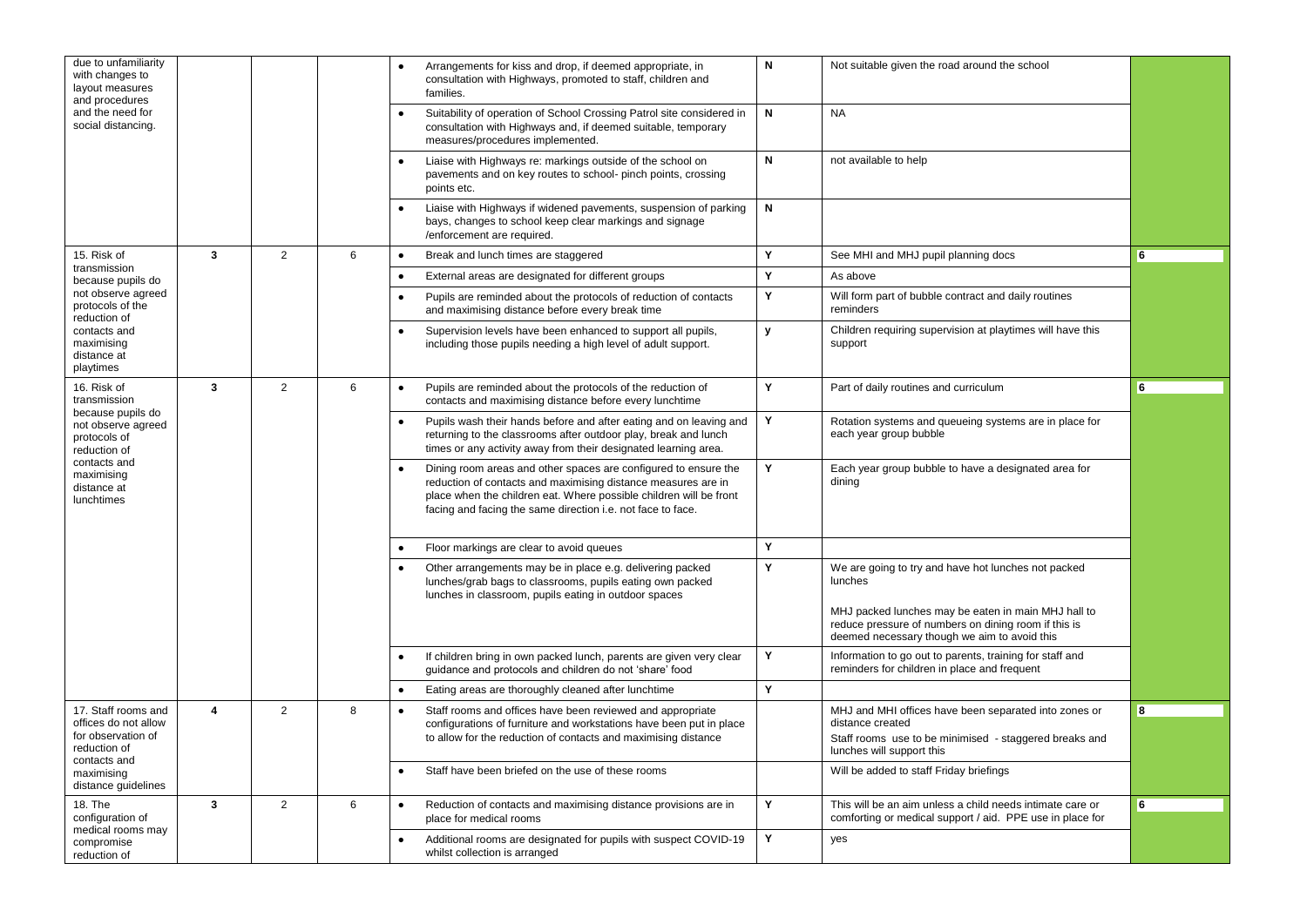| contacts and<br>maximising                                                                                                                           |  |  |   | PPE available if staff dealing with pupil with symptoms                                                                                                           | Yes                                                                                                                                           |  |
|------------------------------------------------------------------------------------------------------------------------------------------------------|--|--|---|-------------------------------------------------------------------------------------------------------------------------------------------------------------------|-----------------------------------------------------------------------------------------------------------------------------------------------|--|
| distance measures                                                                                                                                    |  |  |   | Procedures are in place for medical rooms to be cleaned after<br>suspected cases, along with other affected areas                                                 |                                                                                                                                               |  |
| 19. Groups of<br>people gather in<br>reception areas<br>which may<br>contravene<br>reduction of<br>contacts and<br>maximising<br>distance quidelines |  |  | 6 | Parents are made aware of new school procedures prior to their<br>children starting back at school and to those families whose<br>children are new to the school. | Starting back letters will be sent out and videos to be<br>created so that parents and children can be walked through<br>the new arrangements |  |
|                                                                                                                                                      |  |  |   | The maximising distance floor markings are clearly in place                                                                                                       |                                                                                                                                               |  |
|                                                                                                                                                      |  |  |   | Reduction of contacts and maximising distance protocols and<br>quidance are clearly displayed to protect those staff on reception<br>duty                         |                                                                                                                                               |  |
|                                                                                                                                                      |  |  |   | Non-essential visitors to school and deliveries are minimised                                                                                                     |                                                                                                                                               |  |
|                                                                                                                                                      |  |  |   | Arrangements are in place for visitors to stay apart                                                                                                              | Visitors are actively discouraged                                                                                                             |  |

|                                                                                                                                                                                   | C. Hygiene and protective controls |   |    |                                                                                                                                                                                                                                                                         |   |                                                                                                                                                                                                          |   |  |  |  |                                                        |   |                                                                                     |  |
|-----------------------------------------------------------------------------------------------------------------------------------------------------------------------------------|------------------------------------|---|----|-------------------------------------------------------------------------------------------------------------------------------------------------------------------------------------------------------------------------------------------------------------------------|---|----------------------------------------------------------------------------------------------------------------------------------------------------------------------------------------------------------|---|--|--|--|--------------------------------------------------------|---|-------------------------------------------------------------------------------------|--|
| 20. Risk that reducing<br>contacts and<br>maximising distancing<br>between those in<br>school is difficult or<br>impossible to<br>maintain, leading to a<br>risk of transmission. | 3                                  | 3 | 9  | Ensure frequent hand cleaning and good respiratory hygiene<br>practices                                                                                                                                                                                                 | Υ | Protocols in place in each school for children and<br>staff. Bins in each classroom for used tissues.<br>Hand sanitiser also available. Part of the<br>curriculum for all children - constantly reminded | 6 |  |  |  |                                                        |   |                                                                                     |  |
|                                                                                                                                                                                   |                                    |   |    | Regular cleaning<br>$\bullet$                                                                                                                                                                                                                                           | ٧ | Premises cleaning plan enhanced (see cleaning<br>plan)<br>Additional cleaning hours have been secured for<br>bought for both schools through our existing<br>contracts                                   |   |  |  |  |                                                        |   |                                                                                     |  |
|                                                                                                                                                                                   |                                    |   |    | Minimise contact and mixing (see above)                                                                                                                                                                                                                                 | Y | See above though this is difficult to monitor                                                                                                                                                            |   |  |  |  |                                                        |   |                                                                                     |  |
|                                                                                                                                                                                   |                                    |   |    | See sections above re start and end of day arrangements, playtimes<br>$\bullet$<br>and break times                                                                                                                                                                      | Υ | See above                                                                                                                                                                                                |   |  |  |  |                                                        |   |                                                                                     |  |
| 21. Risk of staff or<br>children with the virus<br>coming into school<br>with symptoms or<br>when symptoms are<br>not clear.                                                      | $\boldsymbol{\Lambda}$             | 3 | 12 | Testing of staff or pupils - if school has home testing kits - give to<br>$\bullet$<br>any symptomatic staff or pupil when they are sent home. If not,<br>ensure the staff/parents/pupils know the process to get tested.                                               | v | Clear outline of expectations for staff and parent<br>handout as to what to do if they or their child<br>shows symptoms                                                                                  | 8 |  |  |  |                                                        |   |                                                                                     |  |
|                                                                                                                                                                                   |                                    |   |    |                                                                                                                                                                                                                                                                         |   | Kits to be handed out - currently the school does<br>not have - to be delivered to school                                                                                                                |   |  |  |  |                                                        |   |                                                                                     |  |
|                                                                                                                                                                                   |                                    |   |    |                                                                                                                                                                                                                                                                         |   | Evidence of engagement and test results to be<br>an expectation                                                                                                                                          |   |  |  |  |                                                        |   |                                                                                     |  |
|                                                                                                                                                                                   |                                    |   |    |                                                                                                                                                                                                                                                                         |   | staff now having lateral flow tests 2 x / week<br>including clearners, kitchen staff, SMARTplay                                                                                                          |   |  |  |  |                                                        |   |                                                                                     |  |
|                                                                                                                                                                                   |                                    |   |    | Ensure that pupils, staff and other adults do not come into the<br>$\bullet$<br>school if they have coronavirus (COVID-19) symptoms, or have<br>tested positive in the last 7 days, and ensuring anyone developing<br>those symptoms during the school day is sent home | Y | Added to parent information and Staff Handbook<br>and Code of Conduct<br>Constant reminders to staff and parents<br>regular feature in the newsletter                                                    |   |  |  |  |                                                        |   |                                                                                     |  |
|                                                                                                                                                                                   |                                    |   |    | Make arrangements to isolate anyone with symptoms and have<br>$\bullet$<br>clear quidance and protocols                                                                                                                                                                 | Y | isolation space designated in both schools                                                                                                                                                               |   |  |  |  |                                                        |   |                                                                                     |  |
|                                                                                                                                                                                   |                                    |   |    | PPE on hand.<br>$\bullet$                                                                                                                                                                                                                                               | Y | In medical rooms and classrooms                                                                                                                                                                          |   |  |  |  |                                                        |   |                                                                                     |  |
|                                                                                                                                                                                   |                                    |   |    |                                                                                                                                                                                                                                                                         |   |                                                                                                                                                                                                          |   |  |  |  | Active engagement with NHS Test and Trace<br>$\bullet$ | Y | Evidence for staff to be required<br>Information to be in newsletter and on website |  |
| 22. Risk of the virus                                                                                                                                                             | $\overline{\mathbf{A}}$            | 2 | 8  | Consideration should be given regarding the continued use of items<br>$\bullet$                                                                                                                                                                                         |   | Specific resources will be allotted to groups                                                                                                                                                            | 8 |  |  |  |                                                        |   |                                                                                     |  |
| spreading via surfaces<br>in the school unless                                                                                                                                    |                                    |   |    | that are frequently used by multiple children that are not essential<br>and difficult to keep clean, for example outdoor play equipment.                                                                                                                                |   | Shared resources will be cleaned by children<br>who used them or cleaning staff                                                                                                                          |   |  |  |  |                                                        |   |                                                                                     |  |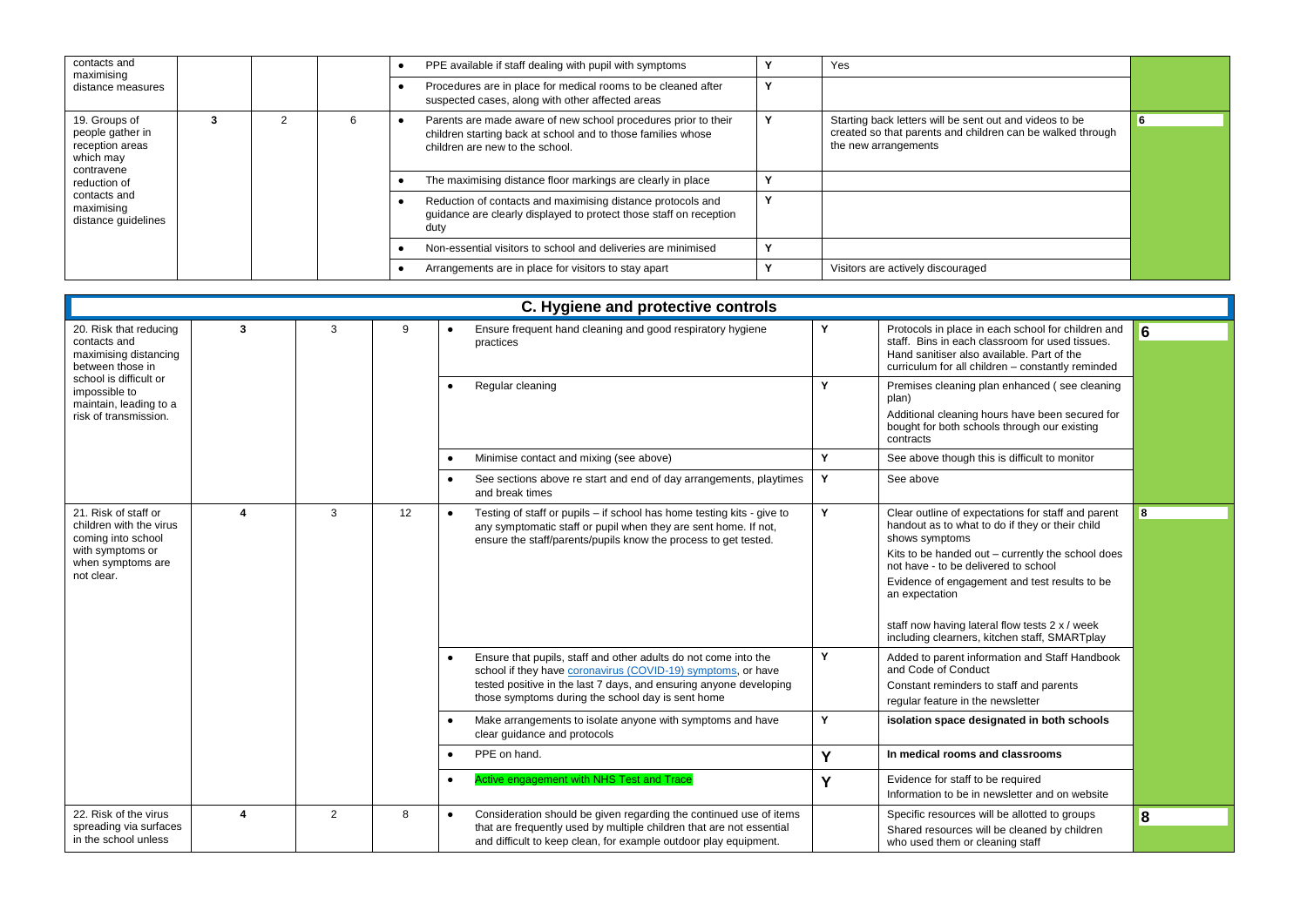| there is regular<br>cleaning                                                                        |                         |                |   | Establish arrangements for all frequently touched surfaces and equipment<br>e.g.<br>door handles<br>$\bullet$<br>handrails<br>$\bullet$<br>tabletops<br>$\bullet$<br>play equipment<br>$\bullet$<br>toys<br>$\bullet$<br>electronic devices (such as phones)<br>$\bullet$<br>specialist equipment, including equipment used by pupils with SEN<br>$\bullet$ |   | Cleaning routine:<br>Door handles/ touch points/ phones/ keyboards/<br>screens/ table tops/ taps/ switches - wiped down<br>with anti- bacterial/ Hypaclean product twice<br>during day (approx. 11 am and 2pm) in all used<br>areas of school in addition to beginning and end<br>of day procedures. MHI additional touch point<br>cleaning<br>Handrails: end and start of day cleaning<br>procedures<br>Table tops: as above<br>Play equipment: minimised use by staff to<br>acceptable levels and which can be cleaned /<br>outdoor large equipment taped off (MHJ/ MHI)<br>Both cleaning companies are working in<br>partnership to adjust cleaning routines in<br>response to our needs - this will be kept under<br>review daily<br>Corridor doors and classroom doors to be kept |   |
|-----------------------------------------------------------------------------------------------------|-------------------------|----------------|---|-------------------------------------------------------------------------------------------------------------------------------------------------------------------------------------------------------------------------------------------------------------------------------------------------------------------------------------------------------------|---|----------------------------------------------------------------------------------------------------------------------------------------------------------------------------------------------------------------------------------------------------------------------------------------------------------------------------------------------------------------------------------------------------------------------------------------------------------------------------------------------------------------------------------------------------------------------------------------------------------------------------------------------------------------------------------------------------------------------------------------------------------------------------------------|---|
|                                                                                                     |                         |                |   | When cleaning, use the usual products, like detergents and bleach,<br>as these will be very effective at getting rid of the virus on surfaces.                                                                                                                                                                                                              | Y | open during the day to increase ventilation<br>Anti-bacterial products being used as<br>recommended by cleaning company to be Covid<br>suitable                                                                                                                                                                                                                                                                                                                                                                                                                                                                                                                                                                                                                                        |   |
|                                                                                                     |                         |                |   | Limit the number of shared resources that are taken home by staff<br>and pupils and limit the exchange of such resources.                                                                                                                                                                                                                                   | Y | Bookbags to come and go<br>Homework to be put online so not paperbased                                                                                                                                                                                                                                                                                                                                                                                                                                                                                                                                                                                                                                                                                                                 |   |
|                                                                                                     |                         |                |   | Limit the number of shared resources (such as pencils, arts<br>equipment, etc.) between pupils in the same classroom.                                                                                                                                                                                                                                       | Y | Each child will have their own pack of books,<br>stationary and equipment                                                                                                                                                                                                                                                                                                                                                                                                                                                                                                                                                                                                                                                                                                              |   |
|                                                                                                     |                         |                |   | Teachers should make sure they wash their hands and surfaces,<br>$\bullet$<br>before and after handling pupils' books                                                                                                                                                                                                                                       | Y | See above. In book marking and feedback willbe<br>re-introduced gradually                                                                                                                                                                                                                                                                                                                                                                                                                                                                                                                                                                                                                                                                                                              |   |
|                                                                                                     |                         |                |   | Teachers should make sure they wash their hands before and after<br>handling shared equipment (such as printers, touch screen<br>computer etc.). Alternatively, provide hand sanitisers at appropriate<br>locations.                                                                                                                                        | Y | As above – sanitizers are available in each<br>classroom<br>Staff etc. asked to use sanitizer before using<br>touch screens                                                                                                                                                                                                                                                                                                                                                                                                                                                                                                                                                                                                                                                            |   |
|                                                                                                     |                         |                |   | There is no need for anything other than normal personal hygiene<br>and washing of clothes following a day in a school. Uniform that<br>cannot be machine washed should be avoided. Ensure<br>parent/carers are aware of this                                                                                                                               | Y | Normal uniform MHJ will be encouraged -<br>MHI - simple uniform introduced<br>This will be added to information to parents and<br>regularly reminded in newsletter                                                                                                                                                                                                                                                                                                                                                                                                                                                                                                                                                                                                                     |   |
| 23. Risk of virus<br>spreading because<br>the school has<br>insufficient materials<br>and equipment | $\overline{\mathbf{4}}$ | $\overline{2}$ | 8 | Establish clear plan to ensure the school has an ongoing supply of<br>$\bullet$<br>soap and hot water in every toilet and in classrooms                                                                                                                                                                                                                     | Y | Daily premises team check in and audit/replace.<br>Toilets checked through the day for tissues /<br>towels<br>Weekly stock take across both school and order<br>system in place.                                                                                                                                                                                                                                                                                                                                                                                                                                                                                                                                                                                                       | 8 |
|                                                                                                     |                         |                |   | Use of hand sanitisers at appropriate locations<br>$\bullet$                                                                                                                                                                                                                                                                                                | Y | Entry/ exit/ staff and classrooms and offices                                                                                                                                                                                                                                                                                                                                                                                                                                                                                                                                                                                                                                                                                                                                          |   |
|                                                                                                     |                         |                |   | Lidded bins in classrooms and in other key locations around the site<br>$\bullet$<br>for the disposal of tissues and any other waste,                                                                                                                                                                                                                       | Y | Tissue bins provided – emptied and bagged<br>contents at the end of every day by cleaners                                                                                                                                                                                                                                                                                                                                                                                                                                                                                                                                                                                                                                                                                              |   |
|                                                                                                     |                         |                |   | Bins to be double bagged and emptied                                                                                                                                                                                                                                                                                                                        | Y | See above                                                                                                                                                                                                                                                                                                                                                                                                                                                                                                                                                                                                                                                                                                                                                                              |   |
|                                                                                                     |                         |                |   | Disposable tissues to implement the 'catch it, bin it, kill it' approach<br>in each classroom                                                                                                                                                                                                                                                               | Y | See above                                                                                                                                                                                                                                                                                                                                                                                                                                                                                                                                                                                                                                                                                                                                                                              |   |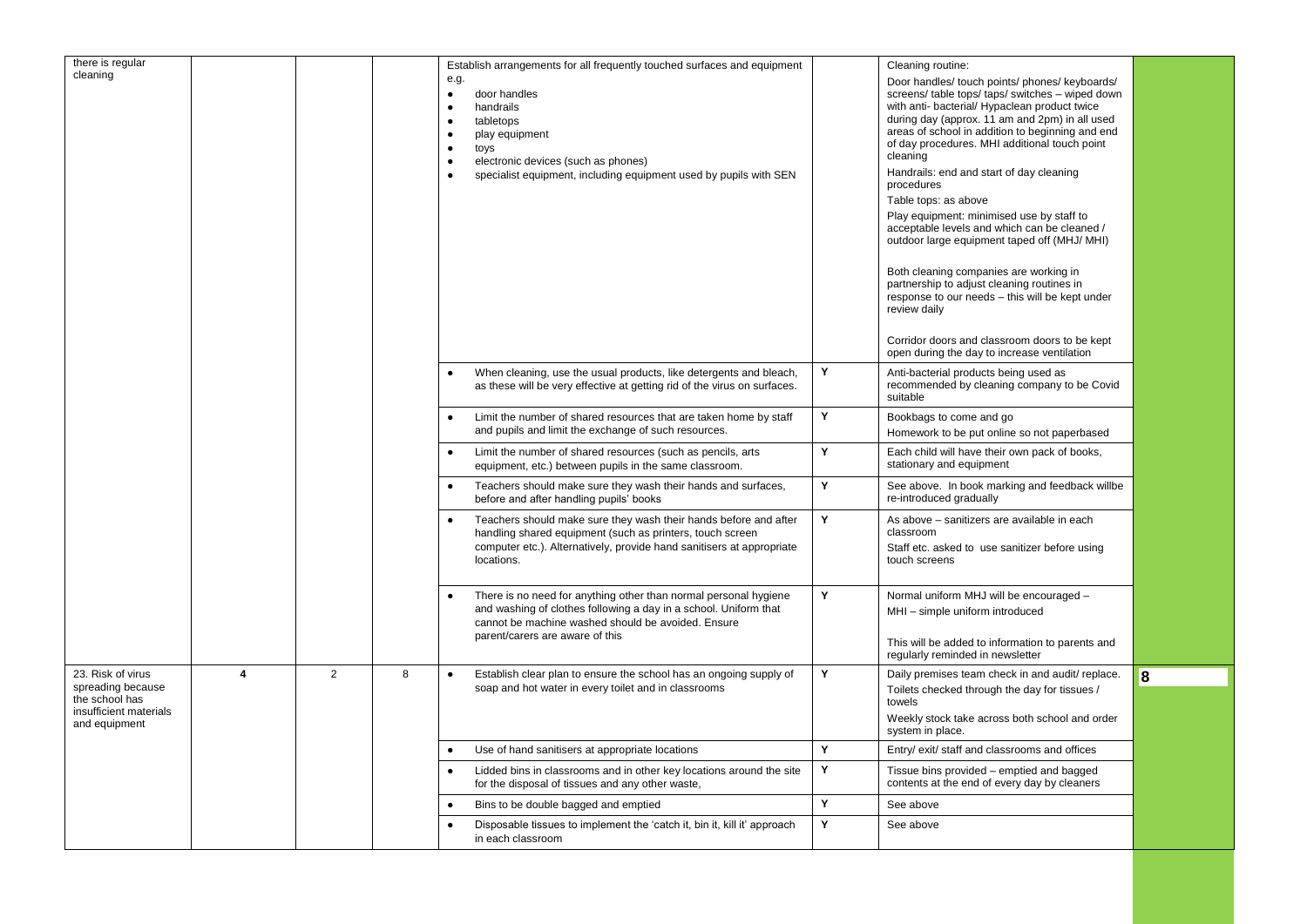| 24. Provision and use<br>of PPE for staff where<br>required is not in line                                                           | 3                       | $\overline{2}$ | 6  | Government guidance on wearing PPE is understood,<br>communicated and sufficient PPE has been procured.                                                                                                                                                                                                                                                                                                                                         | Y | Specialist training from hospital doctor took place<br>PPE items stocks audited weekly and<br>replenished as needed                                                                                                                                              | 6 |
|--------------------------------------------------------------------------------------------------------------------------------------|-------------------------|----------------|----|-------------------------------------------------------------------------------------------------------------------------------------------------------------------------------------------------------------------------------------------------------------------------------------------------------------------------------------------------------------------------------------------------------------------------------------------------|---|------------------------------------------------------------------------------------------------------------------------------------------------------------------------------------------------------------------------------------------------------------------|---|
| with government<br>guidelines                                                                                                        |                         |                |    | Those staff required to wear PPE (e.g. SEND intimate care,<br>cleaning staff, receiving and handling deliveries) have been<br>instructed on how to put on and how to remove PPE carefully to<br>reduce contamination and also how to dispose of them safely                                                                                                                                                                                     | Y | See above<br>PPE and tissues only bin in the staffroom                                                                                                                                                                                                           |   |
|                                                                                                                                      |                         |                |    | Staff are reminded that the wearing of gloves is not a substitute for<br>good handwashing                                                                                                                                                                                                                                                                                                                                                       | Y | Included in staff code of conduct and weekly staff<br>meetings                                                                                                                                                                                                   |   |
| 25. Pupils forget to<br>wash their hands<br>regularly and<br>frequently                                                              | $\boldsymbol{4}$        | 3              | 12 | Staff training includes the need to remind pupils of the need to wash<br>their hands regularly and frequently.                                                                                                                                                                                                                                                                                                                                  | Y | Rigor in daily reminders will be needed to begin<br>with – once children are "schooled" in this risk<br>rating will drop to unlikely / green<br>Posters around the school<br>Newsletter reminders and on website                                                 | 8 |
|                                                                                                                                      |                         |                |    | Posters and electronic messaging boards reinforce the need to<br>wash hands regularly and frequently. Pupils regularly reminded<br>about this in class.                                                                                                                                                                                                                                                                                         | Y | In place since4.6.20                                                                                                                                                                                                                                             |   |
|                                                                                                                                      |                         |                |    | School leaders monitor the extent to which handwashing is taking<br>place on a regular and frequent basis.                                                                                                                                                                                                                                                                                                                                      | Y | SLT in both schools monitor implementation of<br>H&S plans through the days – feedback to staff/<br>children/ parents directly and immediately. Bring<br>all learning together for weekly update to staff                                                        |   |
| 26. Pupils' behaviour<br>on return to school<br>does not comply with<br>reduction of contacts<br>and maximising<br>distance guidance | $\overline{\mathbf{3}}$ | 3              | 9  | Clear messaging to pupils on the importance and reasons for<br>reducing contacts and maximising distance is reinforced throughout<br>the school day by staff and through posters, electronic boards, and<br>floor markings. For young children this is done through age-<br>appropriate methods such as stories and games. For pupils with<br>SEN, including those with Autism, use appropriate methods such as<br>pictures/PECS and modelling. |   | Behaviour Policy updated and shared with all<br>pupils and parents<br>Daily reminders - class rules and codes of<br>conduct agreed<br>Marking in place and replaced if worn – premises<br>team<br>Social stories developed and used with children<br>who need it | 8 |
|                                                                                                                                      |                         |                |    | Staff model reducing contacts and maximising distance consistently.                                                                                                                                                                                                                                                                                                                                                                             | Y | Staff code of conduct expected – amendment to<br>staff ways of working / Staff relationship<br>guidelines across the 2 schools                                                                                                                                   |   |
|                                                                                                                                      |                         |                |    | The movement of pupils around the school is minimised.                                                                                                                                                                                                                                                                                                                                                                                          | Y | See previous - rotas/ staggered entrances / exits<br>& playtimes                                                                                                                                                                                                 |   |
|                                                                                                                                      |                         |                |    | Large gatherings are avoided inc assemblies                                                                                                                                                                                                                                                                                                                                                                                                     | Y | No assemblies - virtual assemblies                                                                                                                                                                                                                               |   |
|                                                                                                                                      |                         |                |    | Break times and lunch times are structured to support the reduction<br>of contacts and maximising distance and are closely supervised                                                                                                                                                                                                                                                                                                           | Y | Yes                                                                                                                                                                                                                                                              |   |
|                                                                                                                                      |                         |                |    | The school's behaviour policy has been revised and sets out clearly<br>the consequences for poor behaviour and deliberately breaking the<br>rules and how the school will enforce those rules including any<br>sanctions. This is particularly the case when considering restrictions<br>on movement within school and new hygiene rules.                                                                                                       |   | Yes                                                                                                                                                                                                                                                              |   |
|                                                                                                                                      |                         |                |    | Senior leaders monitor areas where there are breaches of reduction<br>of contacts and maximising distance measures and arrangements<br>are reviewed.                                                                                                                                                                                                                                                                                            | Y | See above                                                                                                                                                                                                                                                        |   |
|                                                                                                                                      |                         |                |    | Messages to parents reinforce the importance of reduction of<br>contacts and maximising distance                                                                                                                                                                                                                                                                                                                                                | Y | See above  "joining" instructions to be made<br>clear to parents prior to re-starting - behaviour<br>and conduct expectations and sanctions made<br>clear                                                                                                        |   |
|                                                                                                                                      |                         |                |    | Arrangements for younger primary school children have been<br>agreed and staff are clear on expectations.                                                                                                                                                                                                                                                                                                                                       | Y | EYFS and Infant staff have developed a common<br>understanding of distancing for our youngest<br>children understanding that is part of children's                                                                                                               |   |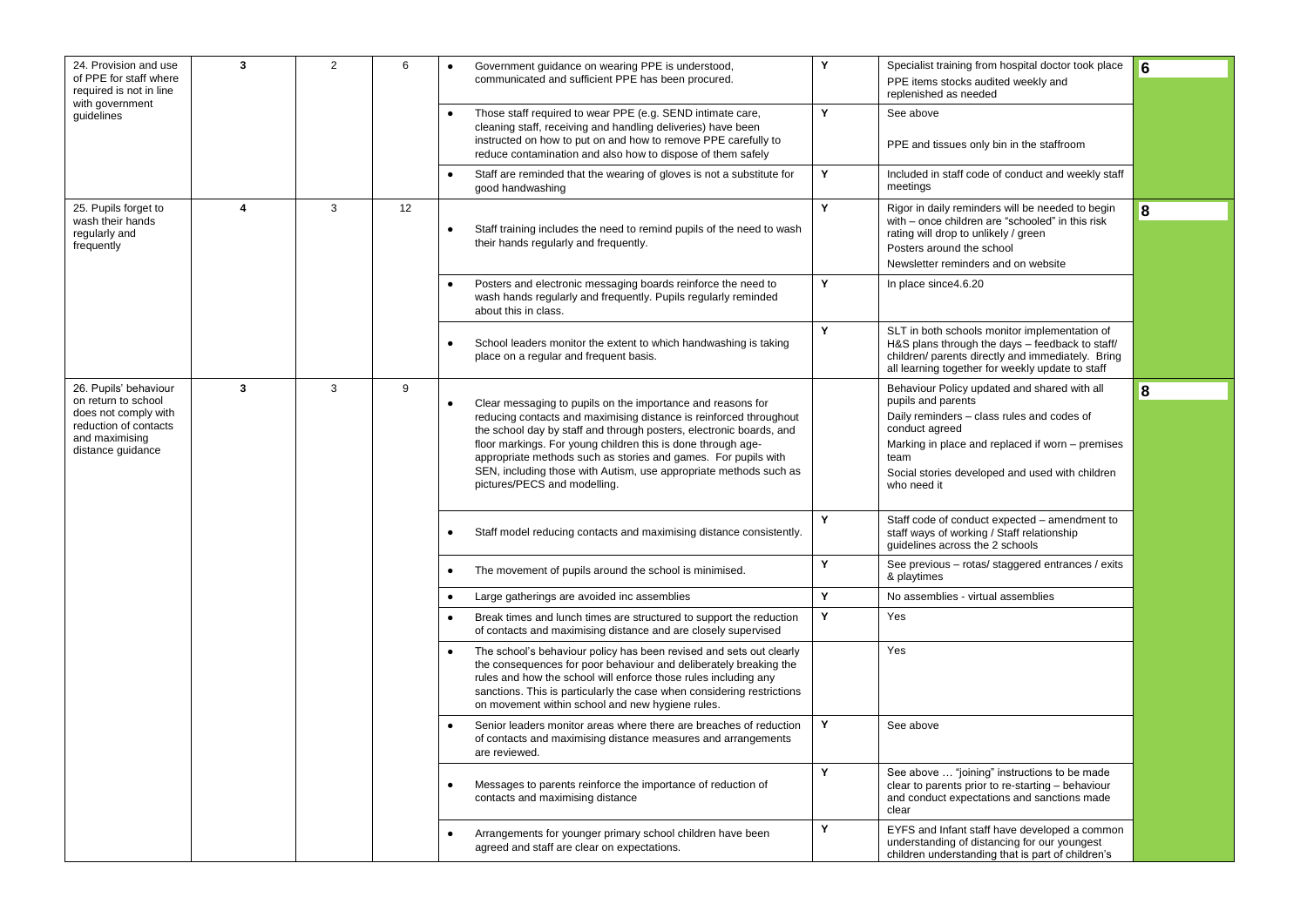|                                  |  |  |  |                                                                                           |  | development to socially interact. This has been<br>co-constructed and shared with current parents<br>and will be shared with new parents |  |  |  |
|----------------------------------|--|--|--|-------------------------------------------------------------------------------------------|--|------------------------------------------------------------------------------------------------------------------------------------------|--|--|--|
|                                  |  |  |  | Arrangements for pupils with SEN have been agreed and staff are<br>clear on expectations. |  | As above<br>RAs in place for all chidren with more detailed<br>plans in place for some. SENCos will revisit all<br>plans                 |  |  |  |
| <b>D. Premises and Buildings</b> |  |  |  |                                                                                           |  |                                                                                                                                          |  |  |  |

| 27. Risk that regular enhanced<br>cleaning capacity is at a reduced<br>level so that any deep-clean and<br>ongoing enhanced cleaning of<br>classrooms, shared areas,<br>surfaces and toilets are not<br>undertaken to the standards<br>reauired | 4 | $\overline{2}$ | 8 | A plan for cleaning staff on return to school (including any deep<br>cleans) is agreed with contracting agencies prior to opening.<br>An enhanced cleaning plan is agreed and implemented which<br>minimises the spread of infection. This enhanced cleaning schedule<br>should include:<br>more frequent cleaning of rooms / shared areas that are<br>$\circ$<br>used by different groups<br>frequently touched surfaces being cleaned more often<br>$\circ$<br>than normal, using standard products such as<br>detergents and bleach<br>the regular cleaning of toilets<br>$\circ$ | Y<br>Y<br>Y | In place with both companies - see above<br>for the detail<br>Yes - see plans above                                                                                | 8            |
|-------------------------------------------------------------------------------------------------------------------------------------------------------------------------------------------------------------------------------------------------|---|----------------|---|--------------------------------------------------------------------------------------------------------------------------------------------------------------------------------------------------------------------------------------------------------------------------------------------------------------------------------------------------------------------------------------------------------------------------------------------------------------------------------------------------------------------------------------------------------------------------------------|-------------|--------------------------------------------------------------------------------------------------------------------------------------------------------------------|--------------|
| 28. The use of fabric chairs may                                                                                                                                                                                                                | 3 | 2              | 6 | Working hours for cleaning staff are increased                                                                                                                                                                                                                                                                                                                                                                                                                                                                                                                                       | Y           | Have been adjusted for schools needs<br>Minimise use and manage distancing                                                                                         |              |
| increase the risk of the virus                                                                                                                                                                                                                  |   |                |   | Take fabric chairs out of use where possible.                                                                                                                                                                                                                                                                                                                                                                                                                                                                                                                                        |             | between static furniture                                                                                                                                           |              |
| spreading                                                                                                                                                                                                                                       |   |                |   | Where that is not possible then ensure chairs are limited to single<br>person use.                                                                                                                                                                                                                                                                                                                                                                                                                                                                                                   | Y           | Guidance has changed on this - keep under<br>review<br>MHI - PPA - plastic chairs to be used<br>Entrance areas and Junior PPA room -<br>chairs to be out of bounds |              |
| 29. Queues for toilets and<br>handwashing risk non-<br>compliance with reduction of                                                                                                                                                             | 4 | $\overline{2}$ | 8 | Follow DfE guidelines for number of pupils per toilet                                                                                                                                                                                                                                                                                                                                                                                                                                                                                                                                | Y           | With children - this will be instilled as part of<br>return to school routines & behaviour codes<br>of conduct                                                     | <b>8</b>     |
| contacts and maximising<br>distance measures                                                                                                                                                                                                    |   |                |   | Queuing zones for toilets and hand washing have been established<br>and are monitored.                                                                                                                                                                                                                                                                                                                                                                                                                                                                                               | Y           | In place                                                                                                                                                           |              |
|                                                                                                                                                                                                                                                 |   |                |   | Floor markings are in place to enable reduction of contacts and<br>maximising distance.                                                                                                                                                                                                                                                                                                                                                                                                                                                                                              | Y           | walking on the left now an embedded routine<br>In                                                                                                                  |              |
|                                                                                                                                                                                                                                                 |   |                |   | Pupils know that they can only use the toilet one at a time.                                                                                                                                                                                                                                                                                                                                                                                                                                                                                                                         | Y           | See above - routines and expected<br>behaviour                                                                                                                     |              |
|                                                                                                                                                                                                                                                 |   |                |   | Pupils are encouraged to access the toilet during class/throughout<br>the day to help avoid queues.                                                                                                                                                                                                                                                                                                                                                                                                                                                                                  | Y           | Rotas for toile use/ delegation of certain<br>toilets to different bubbles in place                                                                                |              |
|                                                                                                                                                                                                                                                 |   |                |   | The toilets are cleaned frequently as laid out in the enhanced<br>cleaning schedule                                                                                                                                                                                                                                                                                                                                                                                                                                                                                                  | Y           | 2 x daily (am/ pm) checked and light touch<br>cleaning<br>Fully cleaned at the end of the day                                                                      |              |
|                                                                                                                                                                                                                                                 |   |                |   | Monitoring ensures a constant supply of soap and paper towels<br>$\bullet$                                                                                                                                                                                                                                                                                                                                                                                                                                                                                                           | Y           | Toilets monitored 2x / day                                                                                                                                         |              |
|                                                                                                                                                                                                                                                 |   |                |   | Bins are emptied regularly.<br>$\bullet$                                                                                                                                                                                                                                                                                                                                                                                                                                                                                                                                             |             |                                                                                                                                                                    |              |
|                                                                                                                                                                                                                                                 |   |                |   | Pupils are reminded regularly on how to wash hands and young<br>children are supervised in doing so.                                                                                                                                                                                                                                                                                                                                                                                                                                                                                 |             | As above – return to school routines                                                                                                                               |              |
| 30. Fire procedures are not<br>appropriate to cover new                                                                                                                                                                                         | 4 | 2              | 8 | Fire procedures have been reviewed and revised where required,<br>$\bullet$                                                                                                                                                                                                                                                                                                                                                                                                                                                                                                          |             | Infant and Junior evacuation plans are in                                                                                                                          | 8            |
| arrangements                                                                                                                                                                                                                                    |   |                |   | due to:<br>Reduced numbers of pupils/staff<br>$\circ$                                                                                                                                                                                                                                                                                                                                                                                                                                                                                                                                |             | place                                                                                                                                                              | $\mathbf{Y}$ |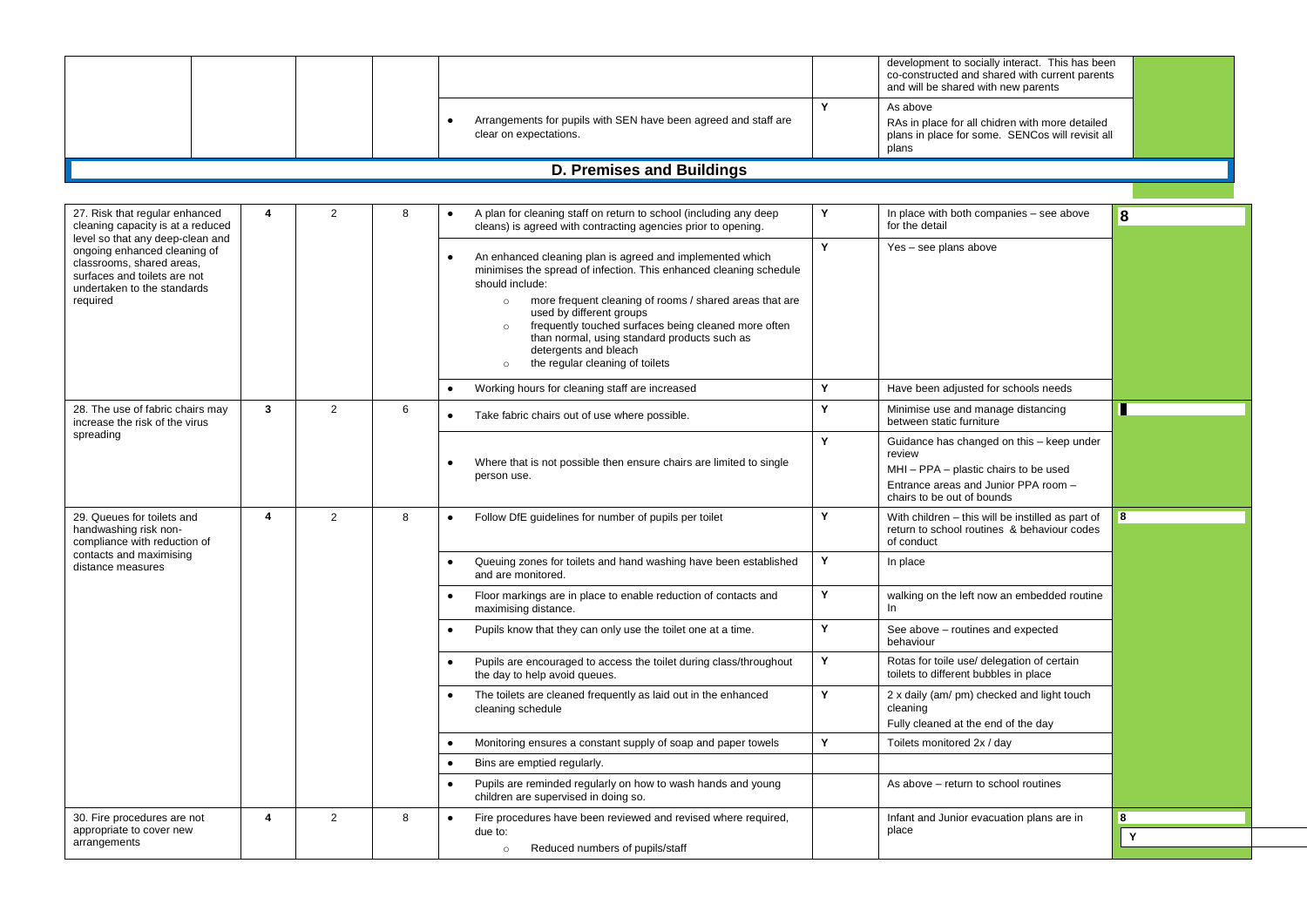|                                                                                                                            |                         |                |   | Possible absence of fire marshals<br>$\circ$<br>The need to apply reduction of contacts and maximising<br>$\circ$<br>distance rules during evacuation and at muster points<br>A possible need for additional muster point(s) to enable<br>$\circ$<br>reduction of contacts and maximising distance where<br>possible<br>Staff and pupils have been briefed on any new evacuation<br>procedures (inc breakfast club and after school activities)<br>Incident controller and fire marshals have been trained and briefed<br>$\bullet$<br>appropriately. | Y<br>Y      | Plan to be distributed to all staff and drills<br>expected in week beginning 8th March<br>see above                                                                                                                                               |   |
|----------------------------------------------------------------------------------------------------------------------------|-------------------------|----------------|---|-------------------------------------------------------------------------------------------------------------------------------------------------------------------------------------------------------------------------------------------------------------------------------------------------------------------------------------------------------------------------------------------------------------------------------------------------------------------------------------------------------------------------------------------------------|-------------|---------------------------------------------------------------------------------------------------------------------------------------------------------------------------------------------------------------------------------------------------|---|
| 31. Fire evacuation drills -<br>unable to apply reduction of<br>contacts and maximising<br>distance procedures effectively | 4                       | $\overline{2}$ | 8 | Plans for fire evacuation drills are in place which are in line with<br>$\bullet$<br>reduction of contacts and maximising distance measures e.g.<br>bubble muster points<br>Review Personal Emergency Evacuation Plans - buddies are<br>$\bullet$<br>assigned or reassigned according to available persons.<br>Consider access route for teachers and pupils with mobility issues,<br>$\bullet$<br>as reduction of contacts and maximising distance measures may<br>not be possible during an emergency                                               | Y<br>Y<br>Y | In process - practice in first two weeks<br>In process of review - AD and ST. will be in<br>place for relevant children on their return<br>Fire Evac plan reviewed                                                                                | 8 |
| 32. Fire marshals absent due to<br>self-isolation                                                                          | 4                       | $\overline{2}$ | 8 | An additional staff rota is in place for fire marshals to cover any<br>$\bullet$<br>absences and staff have been briefed accordingly.                                                                                                                                                                                                                                                                                                                                                                                                                 | Y           | Reviewed Fire evac plan will take account of<br>staff absence - sufficient senior staff at<br>school to manage evacuation protocols                                                                                                               | 8 |
| 33. All systems may not be<br>operational                                                                                  | 3                       | $\overline{2}$ | 6 | Government guidance is being implemented where appropriate, see<br>$\bullet$<br>following link:<br>https://www.cibse.org/coronavirus-covid-19/emerging-from-<br>lockdown                                                                                                                                                                                                                                                                                                                                                                              | Y           | MHI and MHJ - all systems operational and<br>all tests are up to date                                                                                                                                                                             | 6 |
|                                                                                                                            |                         |                |   | All systems have been recommissioned including:<br>Water systems (particularly legionella testing and controls in place)<br>Electrical and gas safety checks<br>Emergency escapes, lighting and fire detection systems<br>Security systems<br>Lifts and escalators<br>Heating<br>Ventilation systems                                                                                                                                                                                                                                                  | Y           | MHI and MHJ - all systems operational and<br>all tests are up to date                                                                                                                                                                             |   |
| 34. Statutory compliance has not<br>been completed due to the<br>reduced availability of                                   | $\overline{\mathbf{4}}$ | $\overline{2}$ | 8 | All statutory compliance is up to date.<br>$\bullet$                                                                                                                                                                                                                                                                                                                                                                                                                                                                                                  | Y           | Both sites have confirmed this is the case<br>(LC/GP)                                                                                                                                                                                             |   |
| contractors during lockdown                                                                                                |                         |                |   | Where water systems have not been maintained throughout<br>lockdown, chlorination, flushing and certification by a specialist<br>contractor has been arranged.<br>The following guidance has been followed where appropriate:<br>$\bullet$<br>https://www.hse.gov.uk/coronavirus/legionella-risks-during-<br>coronavirus-outbreak.htm                                                                                                                                                                                                                 | Y           | Schools have been open - all water has<br>been run in both schools weekly<br>Testing is up to date<br>Note also:<br>All water fountains and air conditioner units<br>have been switched off temporarily<br>Hand driers have been switched back on | 8 |
| 35. Lack of good ventilation<br>means that there is risk of                                                                | 4                       | $\overline{2}$ | 8 | Ensure good ventilation in classrooms and common areas e.g.<br>$\bullet$<br>through opening a window                                                                                                                                                                                                                                                                                                                                                                                                                                                  | Υ           | Where possible across both schools<br>windows will be open to aid ventilation.                                                                                                                                                                    | 8 |
| transmission                                                                                                               |                         |                |   | Follow guidance in the following link:<br>air conditioning and ventilation during the coronavirus outbreak.                                                                                                                                                                                                                                                                                                                                                                                                                                           |             | Class doors to the outside in MHI will also<br>be open but classroom doors will stay shut<br>for H&S of children who may be 'runners'                                                                                                             |   |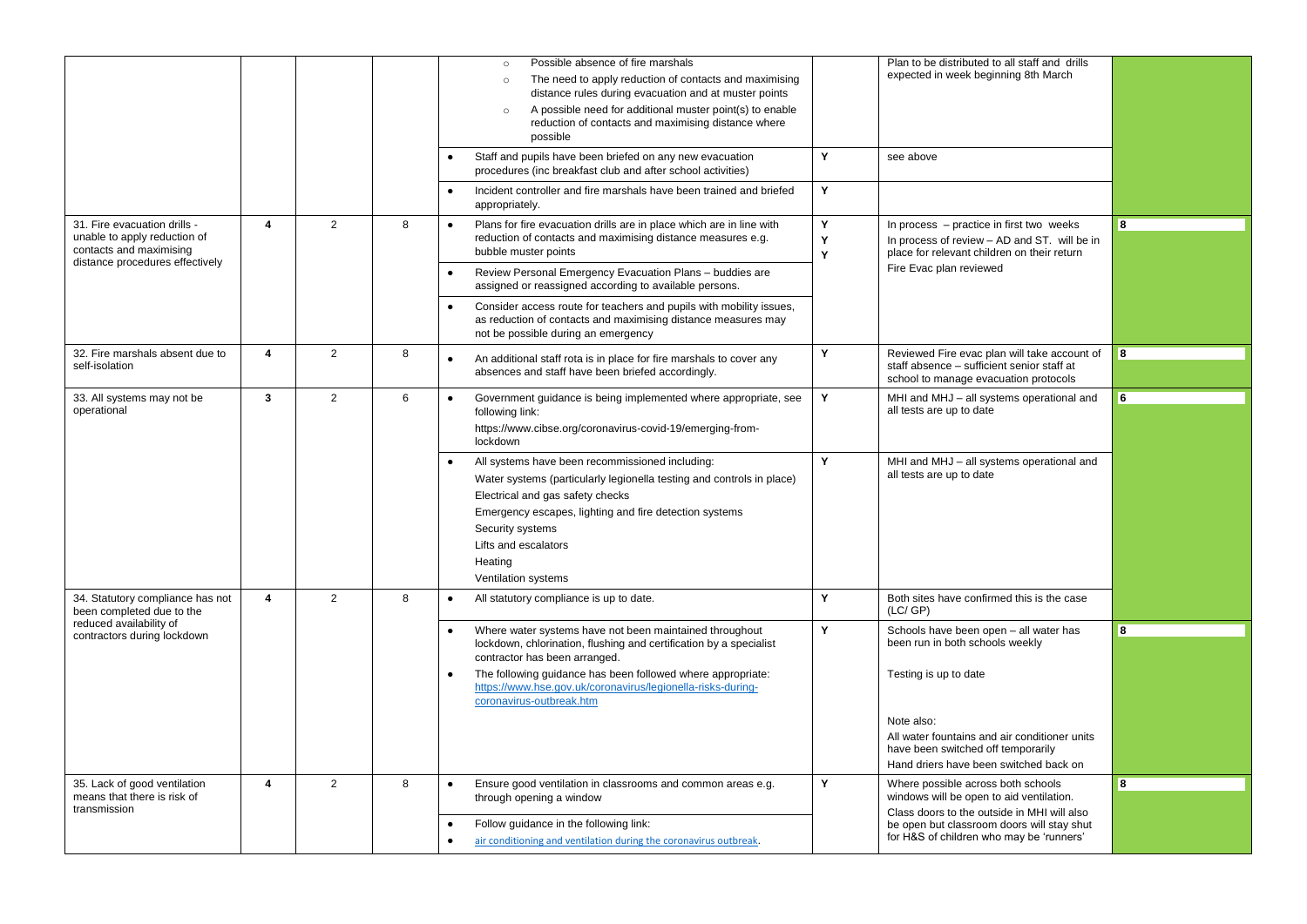| 36. Visitors to the site (including<br>parents) add to the risk                                                                                          | 4 | 2              | 8 | Signage giving routes, procedures, entrances and exits to be<br>$\bullet$<br>followed.<br>Limit the external visitors to the school during school hours<br>$\bullet$                                                                                                                                                  | Y | Redesigned and will be in place for8th<br>March start<br>No visitors, volunteers booked. Peri music<br>service cant attend to teach with RA                                                                                                                                                               | 8                       |
|----------------------------------------------------------------------------------------------------------------------------------------------------------|---|----------------|---|-----------------------------------------------------------------------------------------------------------------------------------------------------------------------------------------------------------------------------------------------------------------------------------------------------------------------|---|-----------------------------------------------------------------------------------------------------------------------------------------------------------------------------------------------------------------------------------------------------------------------------------------------------------|-------------------------|
|                                                                                                                                                          |   |                |   | Review visitors/contractors sign in procedure to restrict use of<br>$\bullet$<br>shared equipment i.e. pen or touchscreen computer.                                                                                                                                                                                   | Y | Touch points regularly cleaned - see above<br>Hand sanitiser to be used prior to using<br>touch screen - office staff to make signs to<br>this effect<br>Visitors/contractors asked if covid - free /                                                                                                     |                         |
|                                                                                                                                                          |   |                |   | Parents should come into school buildings only when strictly<br>$\bullet$<br>necessary, by appointment, and ideally only one (unless for<br>example, an interpreter or other support is required). Any such<br>meetings should take place at a safe distance (and so the use of<br>small offices may not be suitable) | Y | household<br>We will communicate this to the community<br>prior to return                                                                                                                                                                                                                                 |                         |
|                                                                                                                                                          |   |                |   | Consider holding SEN meetings such as Annual Reviews and other<br>start of term transition meetings 'virtually'                                                                                                                                                                                                       | Υ | This has been happening and will continue                                                                                                                                                                                                                                                                 |                         |
| 37. Contractors on-site whilst<br>school is in operation may pose<br>a risk to reduction of contacts<br>and maximising distance and<br>infection control | 4 | $\overline{2}$ | 8 | Ongoing works and scheduled inspections for schools (e.g. estates<br>$\bullet$<br>related) have been designated as essential work by the government<br>and so are set to continue.                                                                                                                                    | Y | Preventative maintenance limited - copier<br>engineer needs to come on site as do IT<br>company - Sonya to continue to wear PPE<br>Swimming pool contractor - external works<br>Gardeners - external works                                                                                                | $\overline{\mathbf{8}}$ |
|                                                                                                                                                          |   |                |   | An assessment has been carried out to see if any additional control<br>measures are required to keep staff, pupils and contractors safe                                                                                                                                                                               | Y | Contractors if on site have school<br>expectations and protocols made clear (<br>social distancing, handwashing, sanitising<br>on entry and exit)                                                                                                                                                         |                         |
|                                                                                                                                                          |   |                |   | Assurances have been sought from the contractors that all staff<br>attending the setting will be in good health (symptom-free) and that<br>contractors have procedures in place to ensure effective reduction<br>of contacts and maximising distance is maintained at all times.                                      | Y | Asked on arrival to self-disclose if relevant<br>Assurances from companies that social<br>distance expectations will be in place when<br>workers are on site<br>Site managers to supervise and remind if not<br>happening – site managers to inform<br>contract managers if this is a persistent<br>issue |                         |
|                                                                                                                                                          |   |                |   | Alternative arrangements have been considered such as using a<br>different entrance and exit for contractors and organising classes so<br>that contractors and staff/pupils are kept apart.                                                                                                                           | Y | This will be considered and arranged on a<br>case to case basis if it is possible<br>Contractors to be escorted by site team<br>where necessary                                                                                                                                                           |                         |
|                                                                                                                                                          |   |                |   | Reduction of contacts and maximising distance is being maintained<br>throughout any such works and where this is not possible<br>arrangements are reviewed.                                                                                                                                                           | Y | See above                                                                                                                                                                                                                                                                                                 |                         |
|                                                                                                                                                          |   |                |   | In addition to arrangements for COVID-19, normal contractor<br>procedures are being applied and have been updated in light of<br>COVID-19 (including contractor risk assessments and method<br>statements, and contractor induction).                                                                                 | Y | As above                                                                                                                                                                                                                                                                                                  |                         |

| E. General                                                                                |  |  |  |                                                                                                                                                                                             |  |                                                                                                                                                  |  |  |  |  |  |
|-------------------------------------------------------------------------------------------|--|--|--|---------------------------------------------------------------------------------------------------------------------------------------------------------------------------------------------|--|--------------------------------------------------------------------------------------------------------------------------------------------------|--|--|--|--|--|
| 38. Existing policies on<br>safeguarding, health and safety,<br>fire evacuation, medical, |  |  |  | All relevant policies have been revised to take account of<br>government guidance on the system of controls: protective<br>measures regarding COVID-19 and its implications for the school. |  | The following policies and/or addendums will $\begin{array}{ c c }\n\hline\n\end{array}$<br>be reviewed and updated accordingly:<br>Safeguarding |  |  |  |  |  |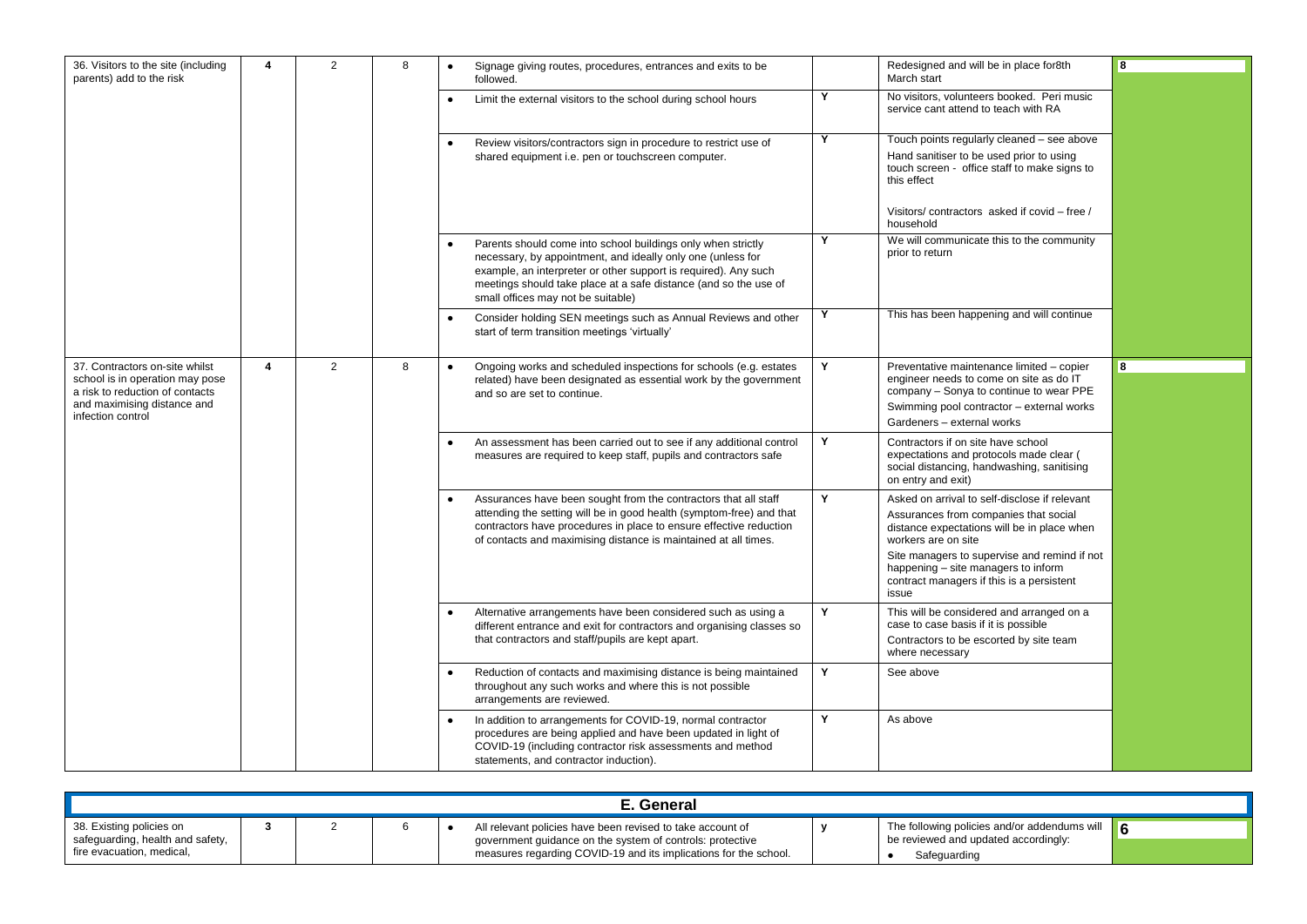| behaviour, attendance and other<br>policies are no longer fit for<br>purpose in the current<br>circumstances |   |   |   |                                                                                                                                                                                                                                                                                                                                                                                                                                                                                                                                                                                                                                                                                                                                                                                                                                                                                                                                                                                                                                                                                                                                                                                                                                                                                                                                                     |         | H & S: this Risk assessment is an<br>addendum to the Health and safety<br>policy - and will be added as an<br>appendix. This will be reviewed by the<br>governors each term<br>Fire Evac<br>Medical<br>Behaviour<br>Attendance                                                                                                                                                                                                                                                                                                                                                                                                                                                                                                                                                                                                                                                                                                                                                                                                                                                                                                                                            |                |
|--------------------------------------------------------------------------------------------------------------|---|---|---|-----------------------------------------------------------------------------------------------------------------------------------------------------------------------------------------------------------------------------------------------------------------------------------------------------------------------------------------------------------------------------------------------------------------------------------------------------------------------------------------------------------------------------------------------------------------------------------------------------------------------------------------------------------------------------------------------------------------------------------------------------------------------------------------------------------------------------------------------------------------------------------------------------------------------------------------------------------------------------------------------------------------------------------------------------------------------------------------------------------------------------------------------------------------------------------------------------------------------------------------------------------------------------------------------------------------------------------------------------|---------|---------------------------------------------------------------------------------------------------------------------------------------------------------------------------------------------------------------------------------------------------------------------------------------------------------------------------------------------------------------------------------------------------------------------------------------------------------------------------------------------------------------------------------------------------------------------------------------------------------------------------------------------------------------------------------------------------------------------------------------------------------------------------------------------------------------------------------------------------------------------------------------------------------------------------------------------------------------------------------------------------------------------------------------------------------------------------------------------------------------------------------------------------------------------------|----------------|
|                                                                                                              |   |   |   | The school has carried out a full Health and Safety Risk<br>$\bullet$<br>Assessment to ensure it is Covid-19 secure                                                                                                                                                                                                                                                                                                                                                                                                                                                                                                                                                                                                                                                                                                                                                                                                                                                                                                                                                                                                                                                                                                                                                                                                                                 | Y       | As detailed above                                                                                                                                                                                                                                                                                                                                                                                                                                                                                                                                                                                                                                                                                                                                                                                                                                                                                                                                                                                                                                                                                                                                                         |                |
|                                                                                                              |   |   |   | Staff, pupils, parents and governors have been briefed accordingly.<br>$\bullet$                                                                                                                                                                                                                                                                                                                                                                                                                                                                                                                                                                                                                                                                                                                                                                                                                                                                                                                                                                                                                                                                                                                                                                                                                                                                    | Ongoing |                                                                                                                                                                                                                                                                                                                                                                                                                                                                                                                                                                                                                                                                                                                                                                                                                                                                                                                                                                                                                                                                                                                                                                           |                |
| 39.Curriculum/<br>Learning Environment                                                                       | 3 | 3 | 9 | Consider what activity is more difficult/ not possible to be<br>$\bullet$<br>undertaken with reduction of contacts and maximising distance in<br>place.<br>Each activity should be risk assessed and should not be run unless<br>$\bullet$<br>the risks can be mitigated. School will ensure activities such as PE,<br>music and practical lessons are carried out safely in line with<br>quidance e.g.:<br>in PE pupils will be kept in consistent groups, sports<br>equipment thoroughly cleaned between each use by different<br>individual groups, and contact sports avoided. Outdoor sports<br>will be prioritised where possible, and large indoor spaces<br>used where it is not, maximising distancing between pupils<br>and paying scrupulous attention to cleaning and hygiene.<br>In music lessons physical distancing and playing outside will<br>be done wherever possible, positioning pupils back-to-back or<br>side-to-side, avoiding sharing of instruments, and ensuring<br>good ventilation. Singing, wind and brass playing will not take<br>place in larger groups such as school choirs and ensembles,<br>or school assemblies.<br>Ensure all staff are trained and supported in front of classroom<br>$\bullet$<br>delivery style (where appropriate) and aware of how best to provide<br>students with additional support. | Y       | Careful consideration of the "at school"<br>curriculum has been undertaken.<br>Review of protective measures for teachers<br>who will be moving between year group<br>bubbles is currently being considered<br>Specific arrangements for lessons such as<br>music and PE will be considered and<br>requirements for protective measures<br>discussed and agreed with staff<br>The intention is to use outdoor space<br>outside classes to increase distancing PE<br>lessons etc will be designed to minimise<br>contact - hand & respiratory hygiene will be<br>expected<br>YGLeaders will support their year group<br>teams during planning meetings to work<br>through H&S related issues and will ask SLT<br>if there are any specific questions related to<br>activities and/or resources required for<br>learning experiences<br>This will be regularly reviewed in whole staff<br>meetings as well as leadership meetings so<br>that we are dynamically risk assessing as<br>the term moves on<br>SLT, YG leaders will support teacher with<br>planning and lesson design so that they are<br>successfully implemented through front of<br>classroom delivery style | $6\phantom{1}$ |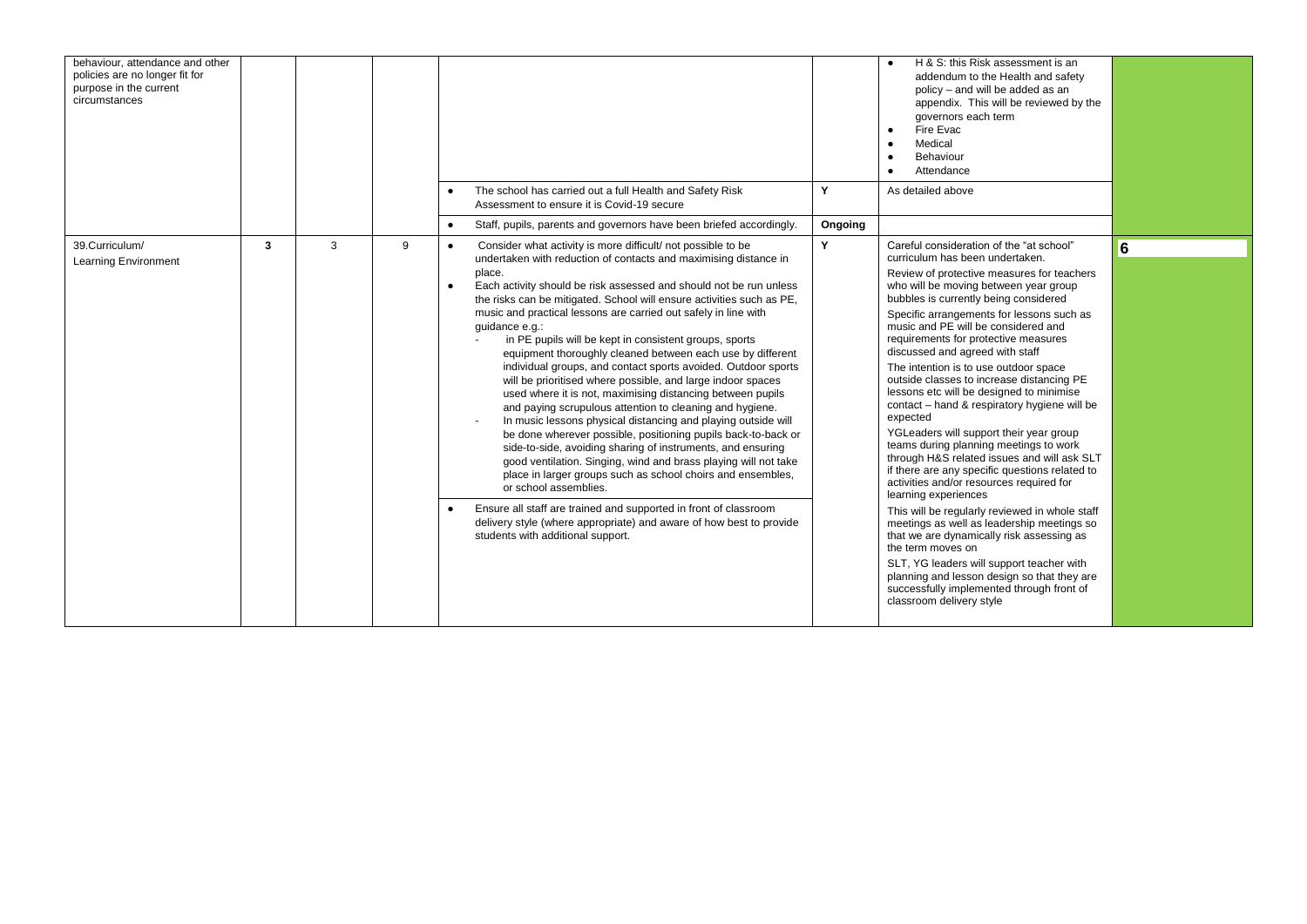| 40. Key stakeholders are not<br>fully informed about changes to<br>policies and procedures due to<br>COVID-19, resulting in risks to<br>health                              | $\overline{4}$ | $\overline{2}$ | 8 | Communications strategies for the following groups are in place:<br>$\bullet$<br>Staff (inc staff at breakfast club and after school<br>$\circ$<br>activities)<br>Pupils<br>$\circ$<br>Parents<br>$\circ$<br>Governors/Trustees<br>$\circ$<br>Local authority<br>$\circ$<br><b>Health services</b><br>$\circ$<br>Regional Schools Commissioner<br>$\circ$<br>Professional associations<br>$\circ$<br>Other partners<br>$\circ$<br>Neighbouring schools/EY settings<br>$\circ$<br>Highways department<br>$\circ$<br>Parents are communicated with to make sure they know<br>all children are to attnd from 8.3.21:<br>$\circ$<br>what protective steps you're taking to make the school a<br>$\circ$ | Y      | The school has developed clear and regular<br>communication with groups<br>Communication is clear and frequent and<br>will be continuously reviewed<br>Weekly newsletter - all parents (fed)<br>Weekly staff meeting<br>Weekly this week sheets for all staff in both<br>schools - emailed - updates for all staff in<br>both schools<br>SLT meetings in each school - tasked with<br>feeding info back to teams<br>Support staff expected / all staff expected to<br>read emails<br>CoG and EHT meet weekly<br>EHT connected to local schools through<br>cluster meetings<br>This is in place<br>Communication with parents devised by<br>EHT and CoG to update them with<br>information about return to school 8th March | $\boldsymbol{8}$ |
|-----------------------------------------------------------------------------------------------------------------------------------------------------------------------------|----------------|----------------|---|-----------------------------------------------------------------------------------------------------------------------------------------------------------------------------------------------------------------------------------------------------------------------------------------------------------------------------------------------------------------------------------------------------------------------------------------------------------------------------------------------------------------------------------------------------------------------------------------------------------------------------------------------------------------------------------------------------|--------|----------------------------------------------------------------------------------------------------------------------------------------------------------------------------------------------------------------------------------------------------------------------------------------------------------------------------------------------------------------------------------------------------------------------------------------------------------------------------------------------------------------------------------------------------------------------------------------------------------------------------------------------------------------------------------------------------------------------------|------------------|
|                                                                                                                                                                             |                |                |   | low-risk place for their child<br>what you need them to do (such as on drop off and<br>$\circ$<br>collection)<br>For pupils with SEN, consideration should be given to the use of the<br>individual Re-Integration Plan                                                                                                                                                                                                                                                                                                                                                                                                                                                                             |        |                                                                                                                                                                                                                                                                                                                                                                                                                                                                                                                                                                                                                                                                                                                            |                  |
| 41. Pupils who are unable to<br>attend school because they are<br>complying with clinical and/or<br>public health advice are not<br>receiving access to remote<br>education | $\overline{4}$ | $\overline{2}$ | 8 | School is aware of current guidelines for shielding<br>$\bullet$<br>Parents have been provided with clear guidance about acceptable<br>reasons for non-attendance and this is reinforced on a regular basis.                                                                                                                                                                                                                                                                                                                                                                                                                                                                                        | Y<br>Y | Yes<br>School leaders have had direct contact with<br>most families with concerns and have<br>advised re: return to school to get GP advice<br>and evidence<br>FAQ documents to be added to the website<br>for parents                                                                                                                                                                                                                                                                                                                                                                                                                                                                                                     | 8                |
|                                                                                                                                                                             |                |                |   | Parents have been asked to make the school aware of pupils' health<br>$\bullet$<br>conditions and the school has sought to ensure that the appropriate<br>guidance has been acted upon.                                                                                                                                                                                                                                                                                                                                                                                                                                                                                                             | Y      | Google form to be completed by families                                                                                                                                                                                                                                                                                                                                                                                                                                                                                                                                                                                                                                                                                    |                  |
|                                                                                                                                                                             |                |                |   | Schools have a regularly updated register of pupils with underlying                                                                                                                                                                                                                                                                                                                                                                                                                                                                                                                                                                                                                                 | Y      | Current medical needs register to be<br>updated to provide a register of children who                                                                                                                                                                                                                                                                                                                                                                                                                                                                                                                                                                                                                                      |                  |
|                                                                                                                                                                             |                |                |   | health conditions.                                                                                                                                                                                                                                                                                                                                                                                                                                                                                                                                                                                                                                                                                  |        | are particularly susceptible to Covid and for<br>all staff to be made aware                                                                                                                                                                                                                                                                                                                                                                                                                                                                                                                                                                                                                                                |                  |
|                                                                                                                                                                             | $\overline{2}$ | $\overline{2}$ |   | Staff are available to ensure pupils at home continue to be provided<br>with remote education                                                                                                                                                                                                                                                                                                                                                                                                                                                                                                                                                                                                       | Y<br>Y | Yes                                                                                                                                                                                                                                                                                                                                                                                                                                                                                                                                                                                                                                                                                                                        |                  |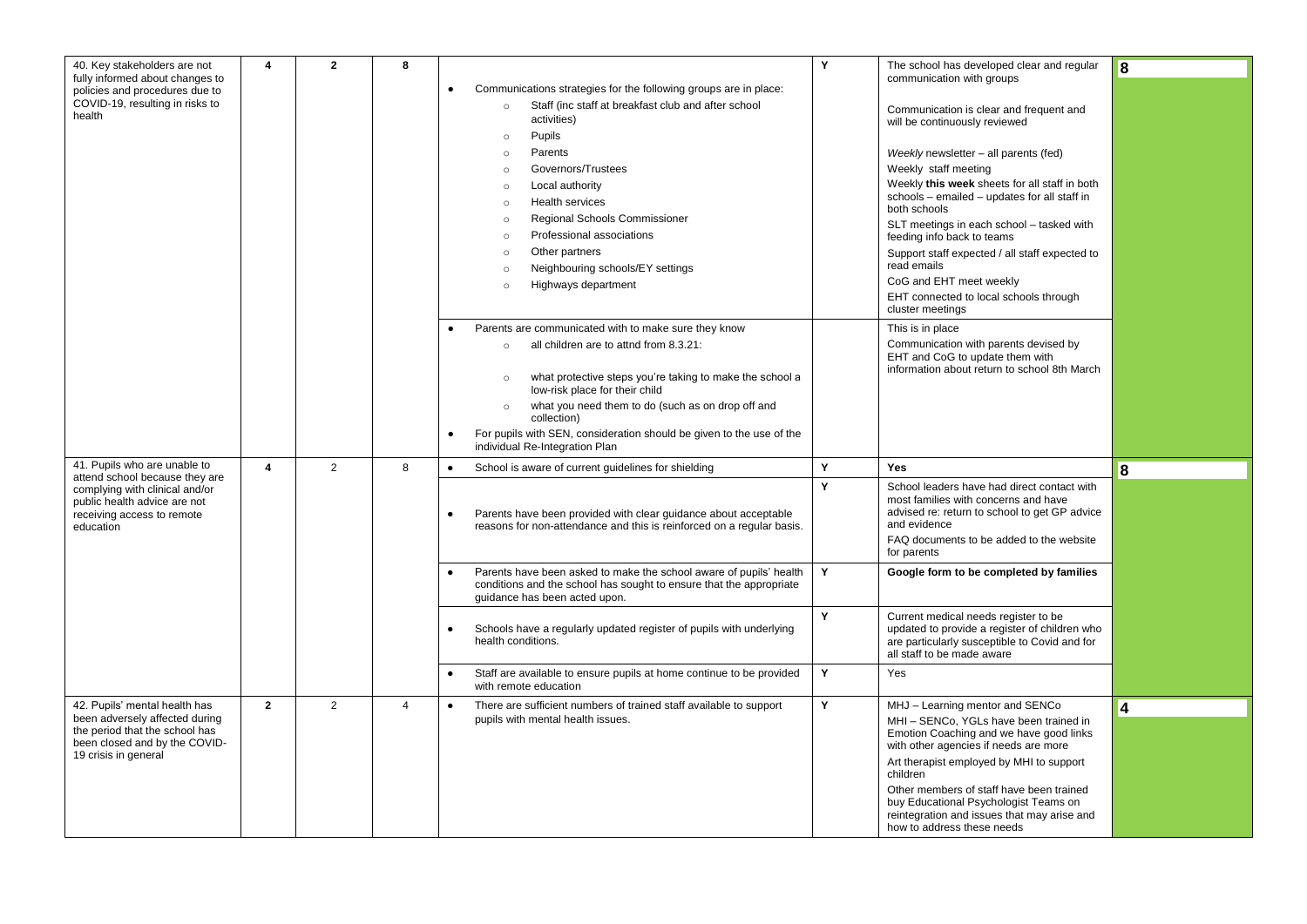|                                                                                                                                                                |                         |                |                |                                                                                                                                                                                                           | PSHE Leader appointed for both schools<br>and is writing a transition plan for all year<br>groups taught<br>MHSF - involved in trial for Jenny Moseley<br>Circle Time resources and this will be rolled<br>out across the year groups for the transition<br>period |  |
|----------------------------------------------------------------------------------------------------------------------------------------------------------------|-------------------------|----------------|----------------|-----------------------------------------------------------------------------------------------------------------------------------------------------------------------------------------------------------|--------------------------------------------------------------------------------------------------------------------------------------------------------------------------------------------------------------------------------------------------------------------|--|
|                                                                                                                                                                |                         |                |                | There is access to designated staff for all pupils who wish to talk to<br>someone about wellbeing/mental health.                                                                                          | Y<br>MHJ - Learning Mentor<br>MHI - as needed - children encouraged to<br>talk to trusted adults and adults always to<br>spend time listening and escalating any<br>concerns to leadership team                                                                    |  |
|                                                                                                                                                                |                         |                |                | Wellbeing/mental health is discussed regularly in PSHE/virtual<br>$\bullet$<br>assemblies/pupil briefings (stories/toy characters are used for<br>younger pupils to help talk about feelings).            | Y<br>Virtual assemblies will be delivered which<br>match the PSHE curriculum - KT to advise                                                                                                                                                                        |  |
|                                                                                                                                                                |                         |                |                | Resources/websites to support the mental health of pupils are<br>$\bullet$<br>provided.                                                                                                                   | Y<br>To be organised for the beginning of term<br>and regular agenda point on staff meetings                                                                                                                                                                       |  |
| 43. The mental health of staff<br>has been adversely affected<br>during the period that the school<br>has been closed and by the<br>COVID-19 crisis in general | $\overline{\mathbf{3}}$ | $\overline{2}$ | 6              | Staff are encouraged to focus on their wellbeing.                                                                                                                                                         | Y<br>Regular agenda point on SLT and Fed<br>6<br>Heads - to discuss staff well-being and<br>support needed<br>Staff encouraged to talk to YGL, SLT or<br>Headship team about any personal issues<br>that we can support them with                                  |  |
|                                                                                                                                                                |                         |                |                | Line managers are proactive in discussing wellbeing with the staff<br>$\bullet$<br>that they manage, including their workload.                                                                            | Y<br>Workload to be considered at SLT and<br>Headship meetings<br>Staff survey to be carried out as the term<br>progresses                                                                                                                                         |  |
|                                                                                                                                                                |                         |                |                | Staff briefings and training have included content on wellbeing                                                                                                                                           | Y<br>Qwell sign up page:<br>https://www.qwell.io/signup<br><b>Qwell information:</b><br>https://xenzone.com/qwell/<br>Mind also has some useful<br>resources available here:<br>https://www.mind.org.uk/informatio<br>n-support/coronavirus/                       |  |
|                                                                                                                                                                |                         |                |                | Staff briefings/training on wellbeing are provided.                                                                                                                                                       | see above - to be shared with staff                                                                                                                                                                                                                                |  |
|                                                                                                                                                                |                         |                |                | Staff have been signposted to useful websites and resources.<br>$\bullet$                                                                                                                                 | Y<br>GP has circulated various support available<br>through Barnet and other organisations                                                                                                                                                                         |  |
| 44. Lack of governor oversight<br>during the COVID-19 crisis leads                                                                                             | $\overline{2}$          | $\overline{2}$ | $\overline{4}$ | The governing body continues to meet regularly via online<br>$\bullet$<br>platforms.                                                                                                                      | Y<br>$\overline{\mathbf{4}}$                                                                                                                                                                                                                                       |  |
| to the school failing to meet<br>statutory requirements.                                                                                                       |                         |                |                | The governing body agendas are structured to ensure all statutory<br>requirements are discussed and school leaders are held to account<br>for their implementation.                                       | Y                                                                                                                                                                                                                                                                  |  |
|                                                                                                                                                                |                         |                |                | The headteacher's report to governors includes content and<br>updates on how the school is continuing to meet its statutory<br>obligations in addition to covering the school's response to COVID-<br>19. | Y                                                                                                                                                                                                                                                                  |  |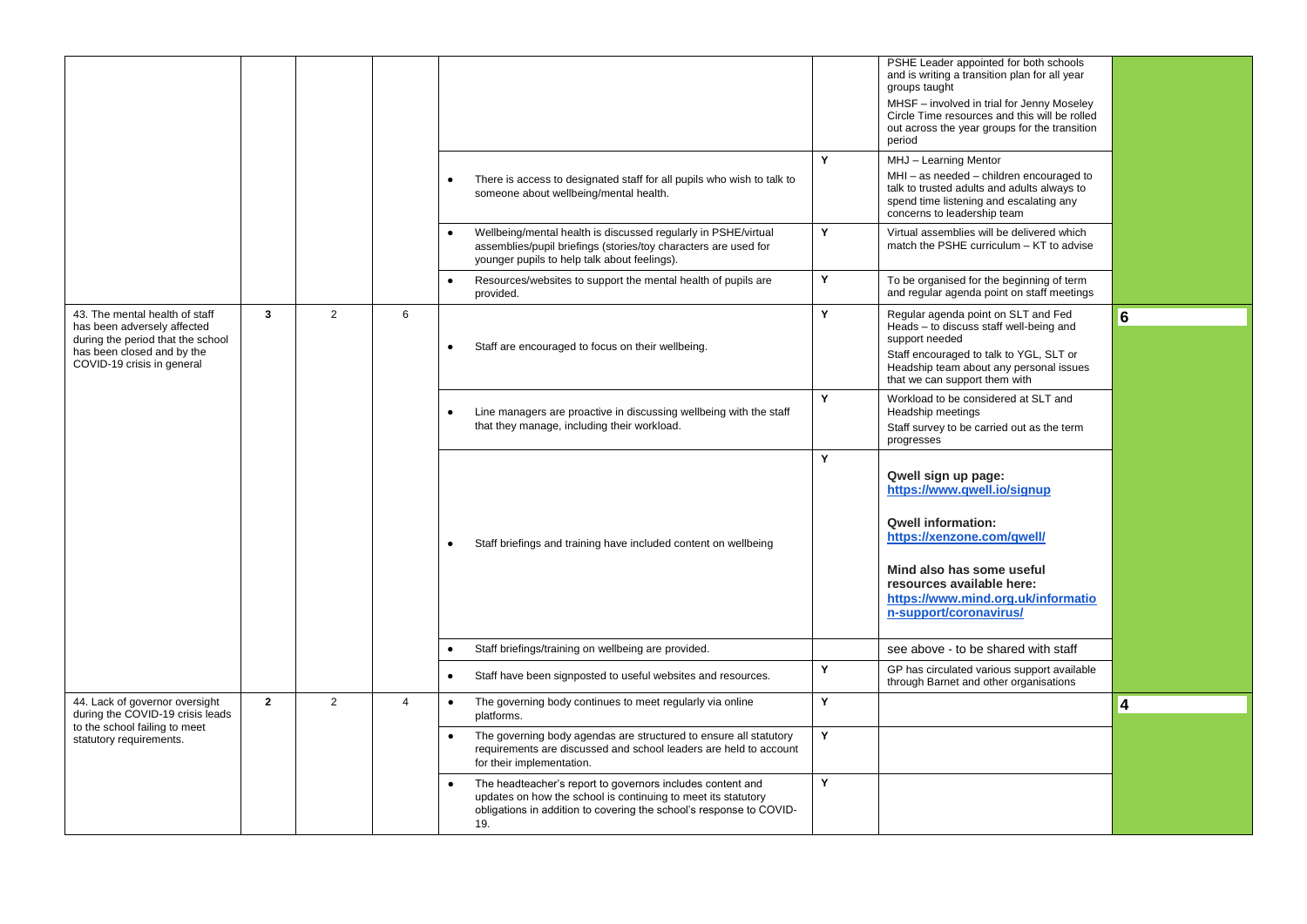|                                                                                                                                                                            |                         |                         |    | Regular dialogue with the Chair of Governors and those governors<br>$\bullet$<br>with designated responsibilities is in place.                                                                                                                                                                                                                                                   | Y | Weekly meeting with EHT in place                                                                                                                                                                             |                         |
|----------------------------------------------------------------------------------------------------------------------------------------------------------------------------|-------------------------|-------------------------|----|----------------------------------------------------------------------------------------------------------------------------------------------------------------------------------------------------------------------------------------------------------------------------------------------------------------------------------------------------------------------------------|---|--------------------------------------------------------------------------------------------------------------------------------------------------------------------------------------------------------------|-------------------------|
|                                                                                                                                                                            |                         |                         |    | Minutes of governing body meetings are reviewed to ensure that<br>$\bullet$<br>they accurately record governors' oversight and holding leaders to<br>account for areas of statutory responsibility.                                                                                                                                                                              | Y |                                                                                                                                                                                                              |                         |
| 45. Test and trace is not used<br>effectively to help manage                                                                                                               | $\mathbf{3}$            | $\mathbf{R}$            | 9  | Guidance on test and trace has been published.<br>$\bullet$                                                                                                                                                                                                                                                                                                                      | Y | schools systems for tracing and tracking<br>contacts in relation to Covid are established                                                                                                                    | 8                       |
| staffing levels and support staff<br>wellbeing                                                                                                                             |                         |                         |    | The guidance has been explained to staff<br>$\bullet$                                                                                                                                                                                                                                                                                                                            | Y |                                                                                                                                                                                                              |                         |
|                                                                                                                                                                            |                         |                         |    | Post-testing and tracing support is available for staff.<br>$\bullet$                                                                                                                                                                                                                                                                                                            | Y | SLT will support members of staff and<br>families<br>Tracing systems to be established Barnet<br>wide                                                                                                        |                         |
| 46. Infection transmission within<br>school due to staff/pupils (or<br>members of their household)<br>displaying symptoms                                                  | 4                       | $\overline{\mathbf{3}}$ | 12 | Robust collection and monitoring of absence data, including tracking<br>$\bullet$<br>return to school dates, is in place.                                                                                                                                                                                                                                                        | У | To be developed:<br>MHJ - Learning Mentor<br>MHI-HoS and AH<br>Procedures to be shared with office team<br>and weekly updates to be given at Fed<br>Heads meeting                                            | 8                       |
|                                                                                                                                                                            |                         |                         |    | Procedures are in place to deal with any pupil or staff displaying<br>symptoms at school. This includes the use of test and trace for both<br>staff and pupils and appropriate action, in line with government<br>guidance, should the tests prove positive or negative.                                                                                                         | Y | Yes see above                                                                                                                                                                                                |                         |
|                                                                                                                                                                            |                         |                         |    | Pupils, parents and staff are aware of what steps to take if they, or<br>$\bullet$<br>any member of their household, displays symptoms. This includes<br>an understanding of the definitions and mitigating actions to take in<br>relation to the terms clinically vulnerable and clinically extremely<br>vulnerable should these apply                                          | Y | See above                                                                                                                                                                                                    |                         |
|                                                                                                                                                                            |                         |                         |    | A record of any COVID-19 symptoms in staff or pupils is reported to<br>the local authority and, in the case of academies, the trust                                                                                                                                                                                                                                              | Y |                                                                                                                                                                                                              |                         |
| 47. Staff (inc breakfast club and<br>after school activities staff),<br>pupils and parents are not aware<br>of the school's procedures<br>(including on self-isolation and | $\overline{4}$          | $\mathbf{2}$            | 8  | Staff, pupils and parents have received clear communications<br>$\bullet$<br>informing them of current government guidance on the actions to<br>take should anyone display symptoms of COVID-19 and how this<br>will be implemented in the school.                                                                                                                               | Y | See above<br>All to be included in staff handbook and information<br>to parents                                                                                                                              | 8                       |
| testing) should anyone display<br>symptoms of COVID-19                                                                                                                     |                         |                         |    | This guidance has been explained to staff and pupils as part of the<br>$\bullet$<br>induction process.                                                                                                                                                                                                                                                                           | Y | Part of September2020 INSET days and revisited<br>throughout the year as the national picture changes                                                                                                        |                         |
|                                                                                                                                                                            |                         |                         |    | Any updates or changes to this guidance are communicated in a<br>$\bullet$<br>timely and effective way to all stakeholders.                                                                                                                                                                                                                                                      | Y | See above                                                                                                                                                                                                    |                         |
| 48. Staff, pupils and parents are<br>not aware of the school's<br>procedures should there be a                                                                             | $\overline{4}$          | $\overline{2}$          | 8  | Staff, pupils and parents have received clear communications<br>$\bullet$<br>informing them of current government guidance on confirmed cases<br>of COVID-19 and how this will be implemented in the school.                                                                                                                                                                     | Y | See above<br>To be included in Staff Handbook and specific<br>information to parents before we return                                                                                                        | 8                       |
| confirmed case of COVID-19 in<br>the school including test and<br>trace                                                                                                    |                         |                         |    | This guidance has been explained to staff and pupils as part of the<br>induction process.                                                                                                                                                                                                                                                                                        | Y | Yes                                                                                                                                                                                                          |                         |
|                                                                                                                                                                            |                         |                         |    | Any updates or changes to this guidance are communicated in a<br>timely and effective way to all stakeholders.                                                                                                                                                                                                                                                                   | Y | Yes                                                                                                                                                                                                          |                         |
| 49. Staff, parents and carers are<br>not aware of recommendations<br>on transport to and from school                                                                       | $\overline{\mathbf{4}}$ | $\overline{2}$          | 8  | Reduce any unnecessary travel on buses or public transport where<br>$\bullet$<br>possible (for example, by walking or cycling to school) and avoiding<br>peak times. (See Risks 11 and 12).<br>Pupils, parents and staff travelling on public transport to wear face<br>$\bullet$<br>covering and to remove these safely when coming into school,<br>following school procedures | Y | This is not in the school's control. Govt<br>has asked people to go back to work, if<br>it is safe at work, and they are not<br>medically vulnerable.<br>Face coverings now mandatory on<br>public transport | $\overline{\mathbf{8}}$ |